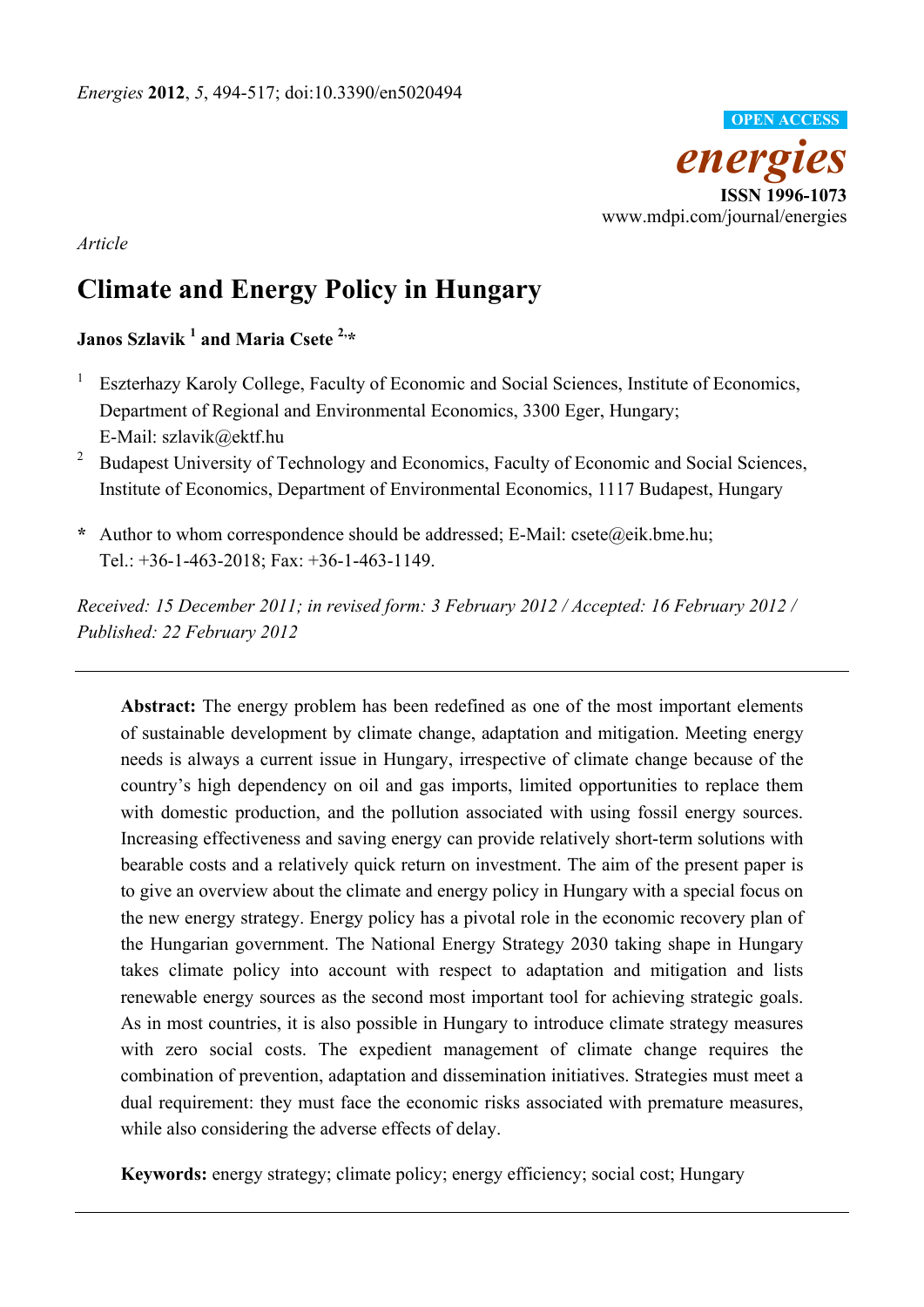## **1. Introduction**

The increasing frequency of impacts related to climate change have urged detailed analysis of the subject, much like GHG emissions, preparing for changes, preventing adverse effects and minimizing damage even though the causality and possible countermeasures were uncertain in many areas. The precautionary principle advised preparation regardless. The Intergovernmental Panel on Climate Change (IPCC) has concluded that anthropogenic greenhouse gas emissions will continue to drive change in the future [1–4]. Hungary committed itself to maximizing greenhouse gas growth at 10% by 2020 compared to 2005 levels in the non-EU ETS (Emission Trade System) sectors [5]. Several researches are dealing with energy and climate policy on a global level [6–29] but only limited research papers consider Eastern Europe predominantly focusing on special fields or sectors [30–37]. For instance, these limited analyses are centered on the water footprint of energy crops as a major environmental problem in Poland; carbon pricing and the diffusion of renewable power generation in Eastern Europe and the power utility re-regulation in East European and CIS transformation countries. Furthermore, these studies are also dealing with the interrelations between climate change and the energy consumption of Hungary in the road transport sector; wind energy utilization and sustainable agriculture in Hungary. The new Hungarian National Energy Strategy 2030 (2011) gives an exceptional opportunity to complement former examinations and also take into account sustainability.

The climate of Hungary has never been kind, partly because continental, Atlantic and Mediterranean effects have all been present with varying dominance, resulting in dry, hot droughts followed by floods and inland water [38,39]. Thus Hungarian people have the negative experience of the increased frequency of weather anomalies, with damages becoming increasingly evident, even quantifiable, using different damage calculation methods. From the viewpoint of both sustainability and climate change, a holistic approach is needed to be able to examine the interactions and to find the possible solutions [40,41]. According to the IPCC Reports, climate change can be one of the greatest threats to sustainable development. Furthermore, the third IPCC Report emphasized in relation to sustainability that it can be an advantage in the mitigation of climate change [2,3]. The National Strategy for Sustainable Development [42] was adopted in 2007. It consists of eleven priority areas including climate change-related issues and focusing on both mitigation and adaptation efforts. Furthermore, the National Council for Sustainable Development was established in 2007. The Parliament can request the different predefined organizations, associations and bodies to send delegates into the Council.

It has become evident that the mean temperature is increasing, along with the frequency and duration of extreme weather events. Therefore, the Hungarian Academy of Sciences has joined forces with the government in 2003 to explore the possible tools, methods and institutional background of adaptation and mitigation, taking into account pre-existing studies and initiatives, enlisting the expertise of researchers, government and agricultural experts on a wide scale. Participating meteorologists, experts in agriculture, energy management and social sciences, doctors, architects, insurance experts, *etc*. Have quickly come to the conclusion that the greatest threat posed by climate change manifests itself in food, energy and water supply security and health care [38]. It has also become evident that energy production is the leading anthropogenic cause behind climate change and changes in local weather conditions, making it a logical focus for planned interventions.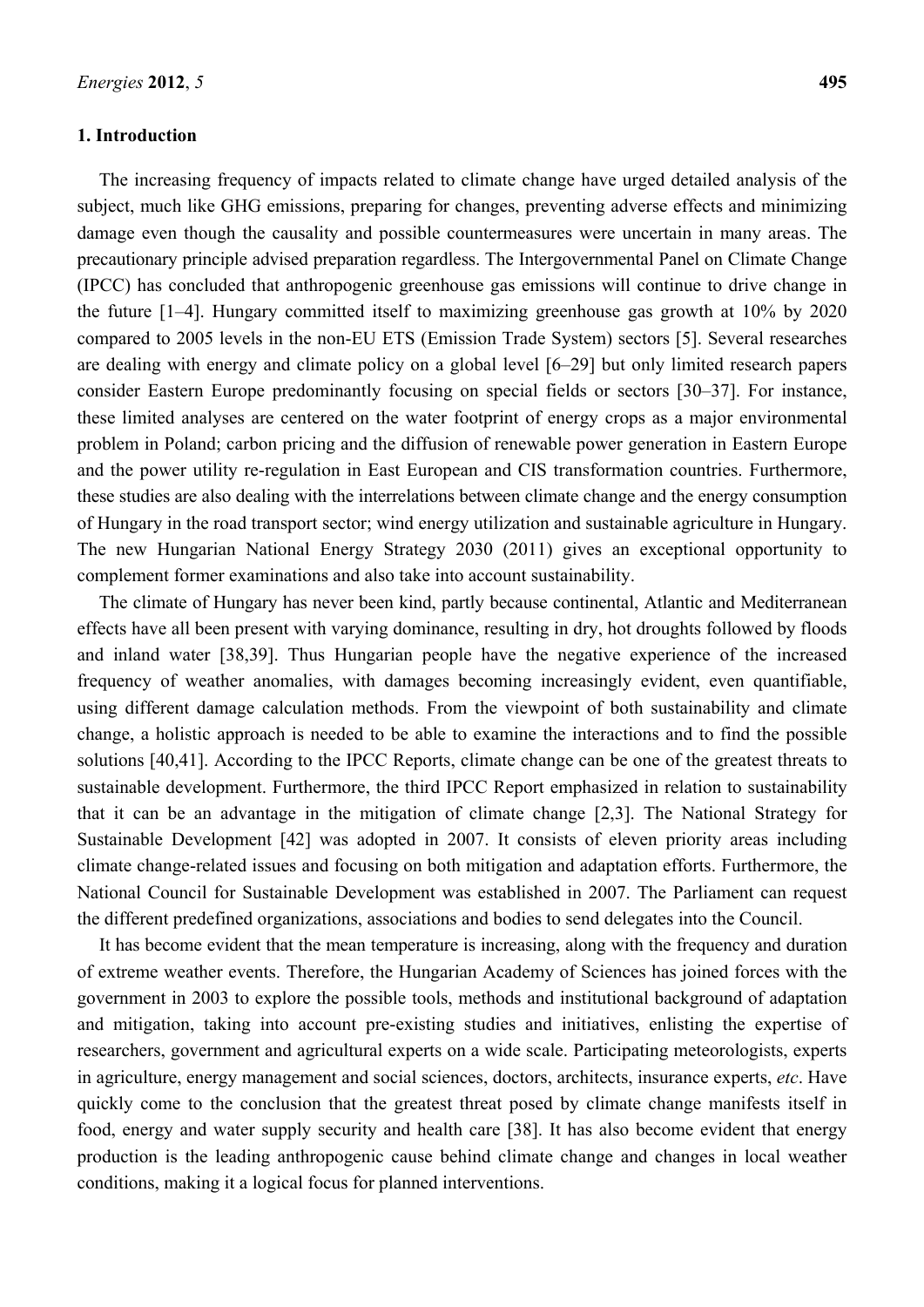Meeting energy needs is always a current issue in Hungary, irrespective of climate change because of the high dependency on oil and gas imports, limited opportunities to replace them with domestic production, and the pollution associated with using fossil energy sources  $(CO<sub>2</sub>$  as well as methane). Energy policy has special focus in the economic recovery plan of the Hungarian government. It plays an essential role in Hungary's efforts to foster green growth and job creation [38]. The way forward was easy to determine: fostering energy savings, efficiency, and the use of renewable resources (this did not stop the search for new fossil energy sources, reassessing old ones and working with nuclear power).

With all this in mind, between 2003 and 2006, the intensive scientific work, coupled with an offensive communication strategy and the inclusion of civil organizations managed to attract the attention of the scientific community, and, eventually, decision makers. The effects and impacts of climate change especially with respect to energy was debated on a variety of forums, eventually culminating in the concept for the National Climate Change Strategy [39]. In 2008, the National Climate Change Strategy was adopted for the years 2008–2025 focusing on Hungarian climate policy. This strategy has to be reviewed by the Hungarian Government two years following adoption and every five years thereafter. Furthermore, the strategy is supported by a two-year National Climate Change Program focusing on the most significant impacts and possible responses [43]. The adoption of the Framework Law for Climate Protection has been launched in Hungary. In February 2010, the draft version of the Framework Law for Climate Protection was submitted to the Hungarian Parliament. This framework law was supported by roughly 500, mainly environmental, social and rural NGOs. Finally, the Framework Law for Climate Protection was not approved by the Parliament mainly due to the lack of supporting solutions enhancing the possibility of sector-specific integration.

Meanwhile, the Secretariat for the Green Economy and Climate Policy has been created, and the assessment of the National Climate Change Strategy is underway. The development of a National Adaptation Strategy is being planned, based on regional climate vulnerability. Plans for a National Decarbonization Plan are also in the works, aiming to limit temperature increase to 2 °C in accordance with EU goals [44,45].

What has been achieved in the past few years in Hungary is well illustrated by the prison on the Great Plain where nearly 800 convicts work, farming 4000 hectares, producing bioproducts on 180 hectares, selling six million liters of milk and 17,000 tons of pork meat. A biogas plant is also in operation since 2008, based on 53,000 tons of organic waste. The work is done by 25 convicts, turning a profit on products, collected waste and electricity fed into the national network, meeting the needs of 2000 households. This also results in  $45,000$  tons of  $CO<sub>2</sub>$  savings, the quotas being purchased by the Austrian government, while all activities provide meaningful tasks for the inmates.

# **2. A Succinct Review of the Hungarian Energy Sector**

The energy problem has been redefined as one of the most important elements of sustainable development by climate change, adaptation and mitigation. In order to understand the current situation it is necessary to mention that after the regime change in 1989, the structure of the economy has changed, energy-intensive industries have deteriorated and energy use has decreased to 1970 levels amid considerable unemployment and other social stresses. Therefore, even as the services sector was developing, primary energy consumption decreased by 16% between 1990 and 1992 despite growing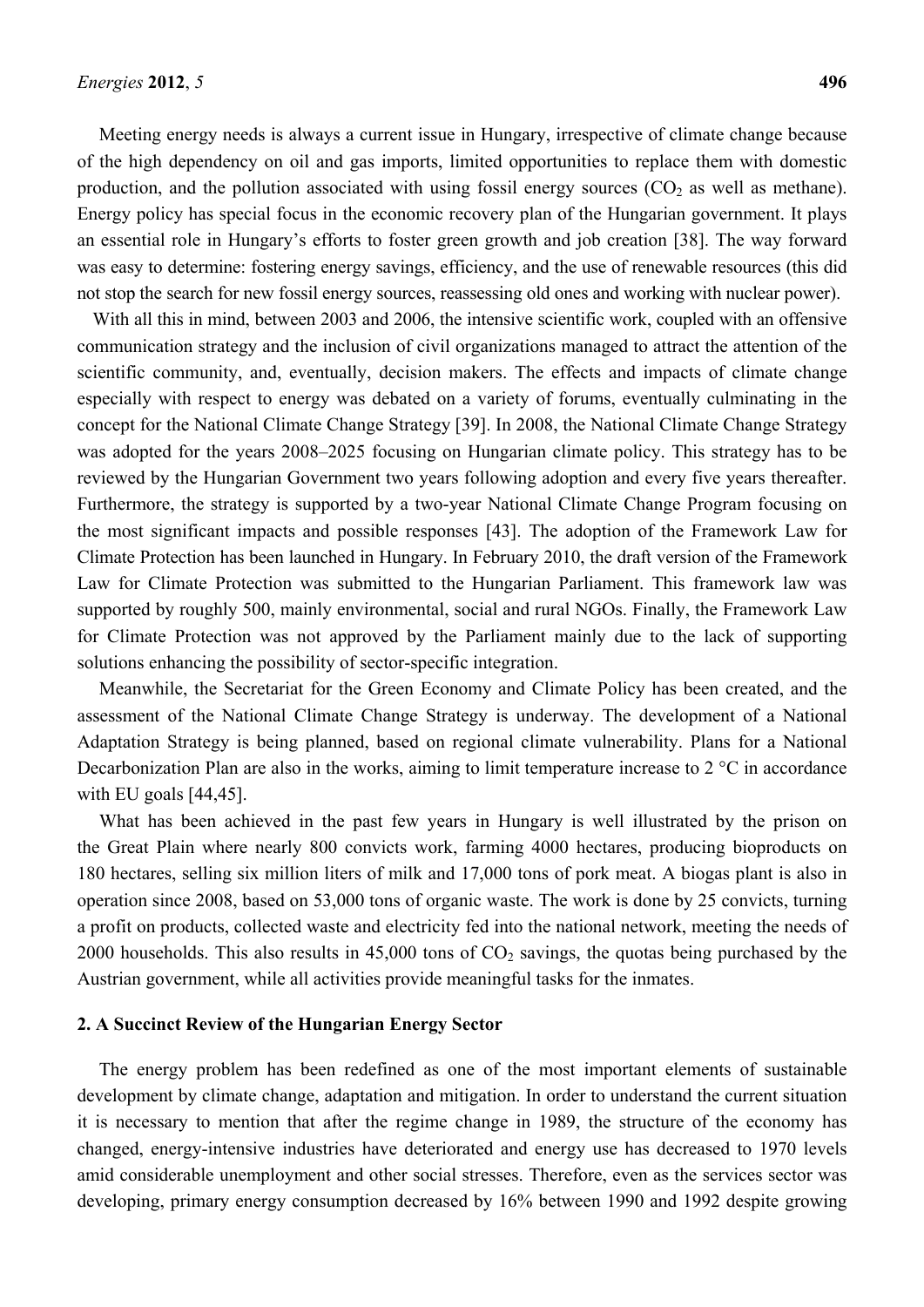GDP, followed by a slow, 0.5% annual increase, decreasing again in the wake of the financial crisis in 2009, adding up to 1056 PJ (1 PJ =  $10^{15}$  J) in 2011. Hungary's dependence on energy imports is illustrated on Figure 1.



Figure 1. Hungary's dependence on energy imports [46].

High energy intensity as a function of GDP is characteristic of Hungary. It is also clear that the net import of fossil energy sources has strongly increased between 1990 and 2005. 80% of the natural gas imports from Russia come through a single supply route. The structure of primary energy consumption in Hungary can be seen on Figure 2. The share of renewable energy sources amounted to 7.3%, well below the 10.3% average of the EU.



**Figure 2.** The structure of primary energy consumption in Hungary [46].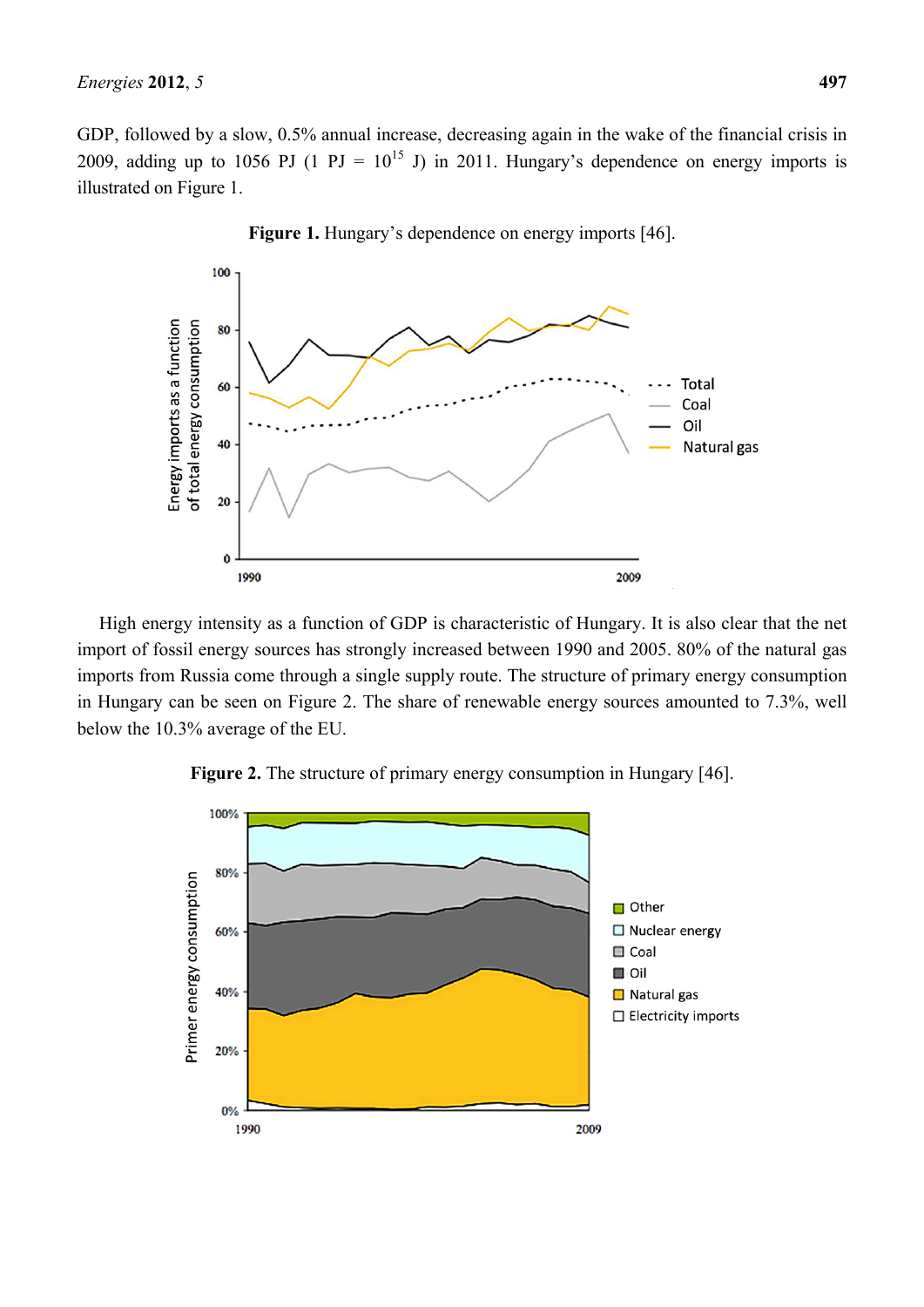The Central European Region is key in the long-term infrastructure development plans of the EU, as illustrated by Figure 3.





There are three development options to import natural gas to the region from sources other than the Brotherhood (Testvériség) pipeline:

- The expansion of the Austrian-Hungarian interconnector (Baumgarten/Moson) and construction of the Slovakian-Hungarian interconnector. The capacity would be sufficient to cover nearly all imports and provide a connection to the Western European market;
- The construction of the North-South Interconnections, incorporating the Slovakia-Hungary, Croatia-Hungary connections as well as the Adriatic oil pipeline, providing access to Polish, Croatian Slovenian and Italian LNG terminals, and eventually the Polish shale gas sites if production starts and related climate risks (e.g., methane leak) are managed;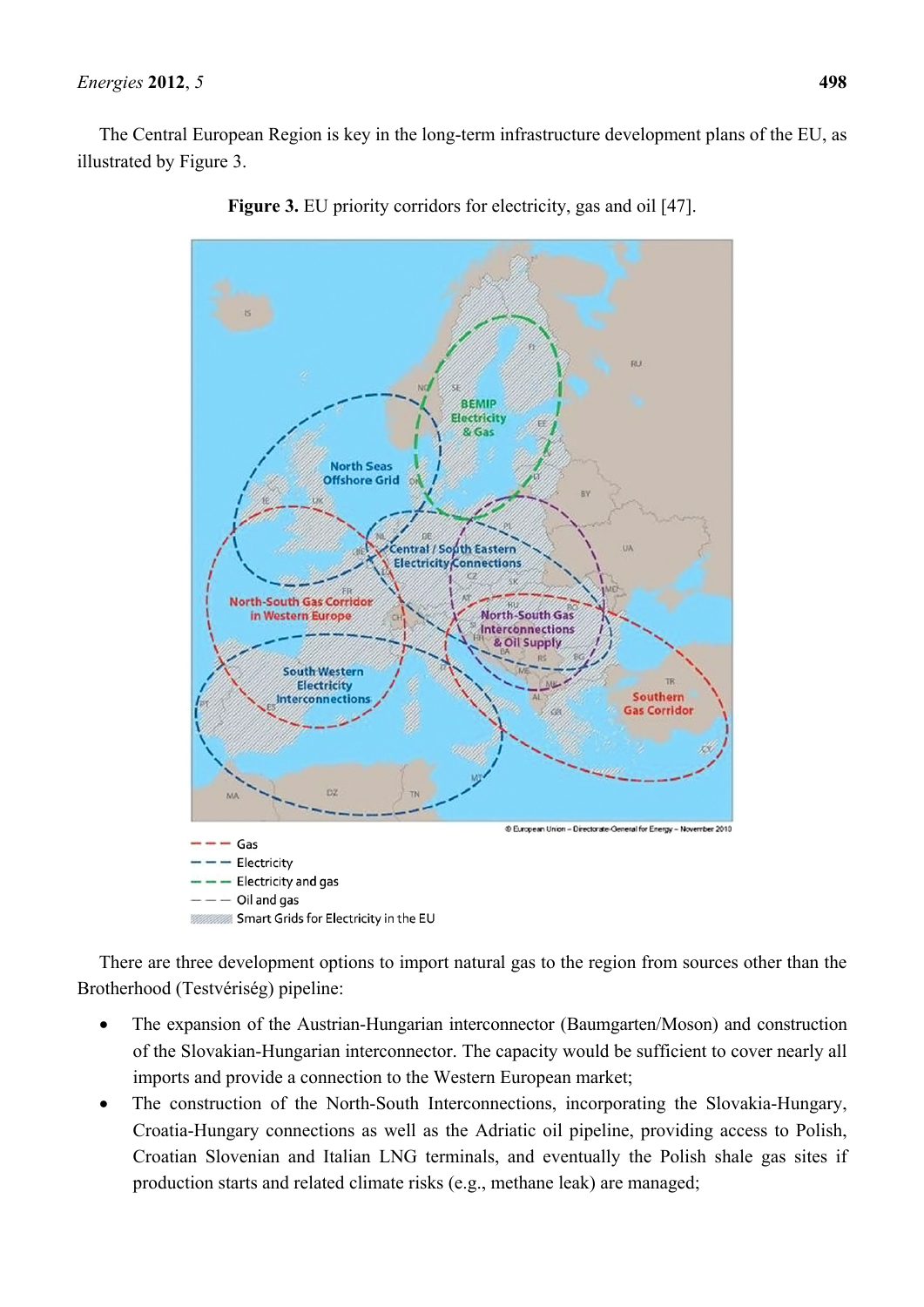• The Southern Gas Corridor projects, making other natural gas sources accessible, primarily in Central Asia (Nabucco) and as well provide an alternative shipping route for Russian gas (South Stream, AGRI).

Former Eastern Bloc countries had to move forward with fundamentally different energy strategies. Hungary had to consider the purchase of nuclear reactors while expanding commitment to energy efficiency [48]. The Paks Nuclear Power Plant (Paks NPP) plays important role in the electricity production. The nominal power of Paks NPP is 2000 MW. Therefore, Paks NPP has a leading role in Hungarian energetics: it takes part of more than 40% of national energy production [46]. In 2010, the four units of the nuclear power plant produced 15,761 GWh electric energy. The electricity production in Hungary is shown on Figure 4.



**Figure 4.** The structure of electricity production in Hungary [46].

Mineral resources are the property of the state and are part of national wealth. Their administration belongs to the Hungarian Office for Mining and Geology. The mineral resources of Hungary can be seen in Table 1.

| <b>Resources</b>             | <b>Geological Asset (2010)</b> | Production (2009) |
|------------------------------|--------------------------------|-------------------|
| Oil (million t)              | 209.4                          | 0,80              |
| Mineral coal (million t)     | 1625.1                         | -                 |
| Brown coal (million t)       | 3198.0                         | 0,95              |
| Lignite (million t)          | 5761.0                         | 8,03              |
| Uranium (million t)          | 26.8                           | ۰                 |
| Natural gas (billion $m^3$ ) | 3563.0                         | 3,12              |

**Table 1.** Mineral resources in Hungary [46].

Hungarian coal reserves are sufficient for the country's needs for around 200 years, but the high costs of mining and the GHG emissions are a serious concern.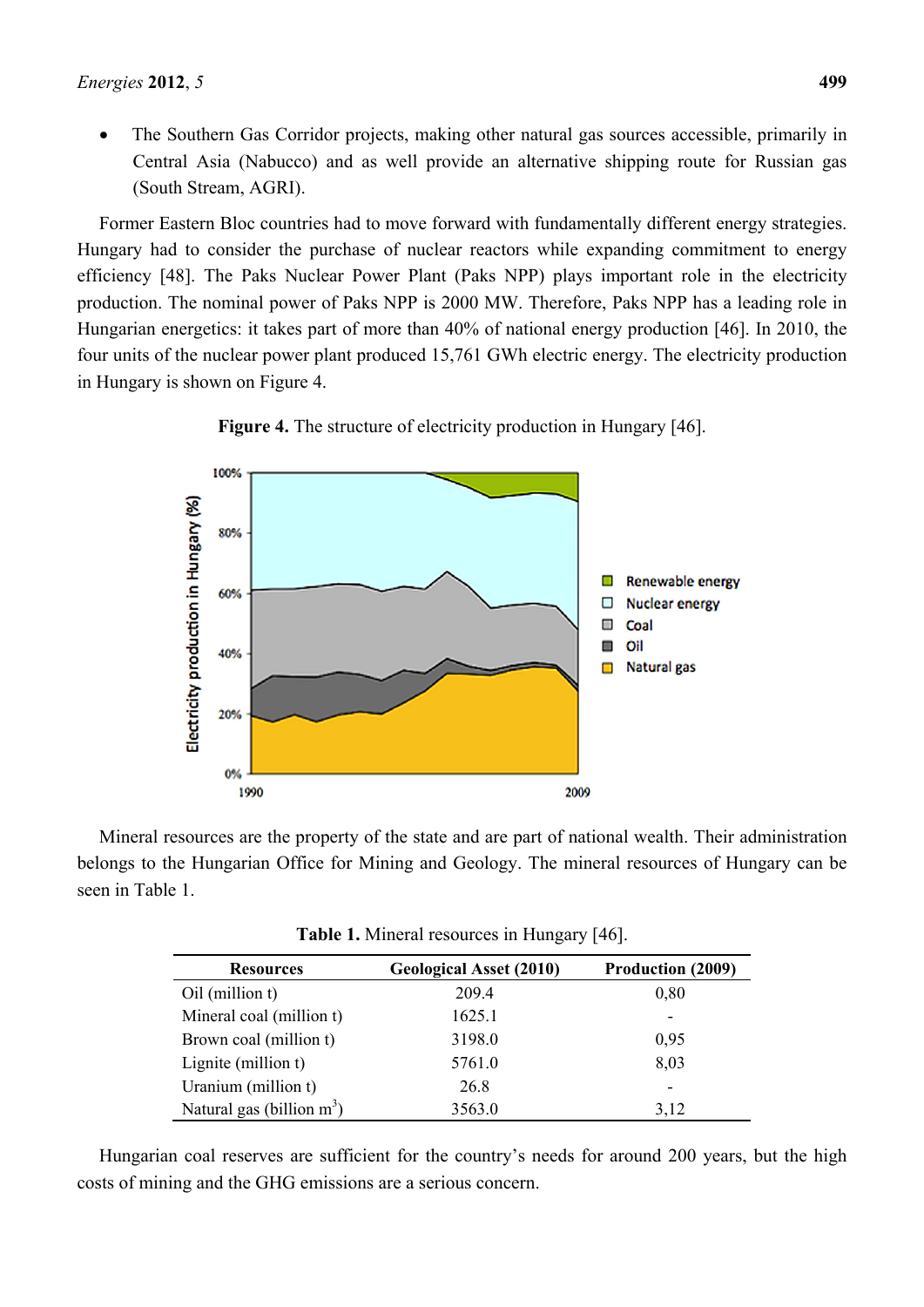Biomass is a relatively abundant resource in Hungary. Even in 1985, reports on the agro-ecological potential concluded that the primary biomass production is 53.5 million tons from wheat (64%), forage crops (13%), industrial plants (5%), wood and forests (13%), and groceries and vegetables (5%). Secondary biomass (cattle slurry, litter, *etc*.) production amounted to 7.1 million tons [49]. From tertiary biomass (food production), 3.5 million tons vegetable and 870,000 tons of animal biomass was produced [49]. Some of the byproducts of food production is used in agriculture, the pharmaceutical industry, *etc*. Using waste is also gaining ground, especially with regards, to biogas production. Biomass was presented here because of its role among renewable resources and in absorbing  $CO<sub>2</sub>$ .

Climate change, exhausting natural resources and other factors make it necessary to reassess the position of the energy sector. Based on our research, the following developments can be expected:

- Energy security becomes a basic condition for everyday life. This is especially true of Hungary due to its energy dependence and resulting insecurity.
- Energy prices and costs will increase, affecting livelihoods.
- Offsetting the impacts of climate change, sustainability and the protection of the environment become inseparable from energy production and supply.
- The economy of production, competitiveness and the costs of households increase social tensions, and disrupt fighting poverty, which is already one of the most complex challenges the EU has to face and is strongly correlated with employment and welfare.

#### **3. Saving Energy, Increasing Effectiveness in Adaptation and Mitigation**

Increasing effectiveness and saving energy can provide relatively short-term solutions with bearable costs and relatively quick return on investment. These solutions decrease fossil fuel use and thereby  $CO<sub>2</sub>$  emissions. We have discussed the abundance of biomass sources in Hungary, but it is important to note that burning biomass also produces  $CO<sub>2</sub>$ . However, the source of this  $CO<sub>2</sub>$  is the atmosphere and therefore there is no net increase in atmospheric  $CO<sub>2</sub>$  as opposed to burning fossil fuels. Currently, climate policy is not the most significant issue on the national political agenda in Hungary. However, numerous different mitigation and adaptation programs and strategies have been initiated in recent years, even as the Fourth National Communication of Hungary to the UNFCCC stated that "very often climate change mitigation is not the primary objective for a policy or measure, but rather a secondary benefit, which is, nevertheless, expected and assessed" [50].

In 2009, Hungary emitted  $63.792$  million tones  $CO<sub>2</sub>$  equivalent GHG including absorbers. It is 43,3% lower compared to the average years 1985–87 that was the base for Hungary's 6% undertaking in the Kyoto Protocol. Emissions stagnated between 1999–2005 due to the economic collapse. According to the last UNFCCC report in 2008 [51] the greenhouse gas emissions of Hungary were stagnating until 2005, when a decrease has been observed as it is shown by Figure 5, not including LULUCF (land use, land use change and forestry).

In 2009, carbon dioxide accounts for the 75%, methane for 13% and nitrous oxide for 11% of emission. The share of F-gases is not significant in the total emission.  $CO<sub>2</sub>$  mainly originates from the combustion of fossil energy. The main sources of methane emissions are landfills and animal farming. More than three quarters of emissions can be attributed to energy production. Another significant sector is agriculture (13%), followed by industry (6%) and waste (6%) (see Figure 6).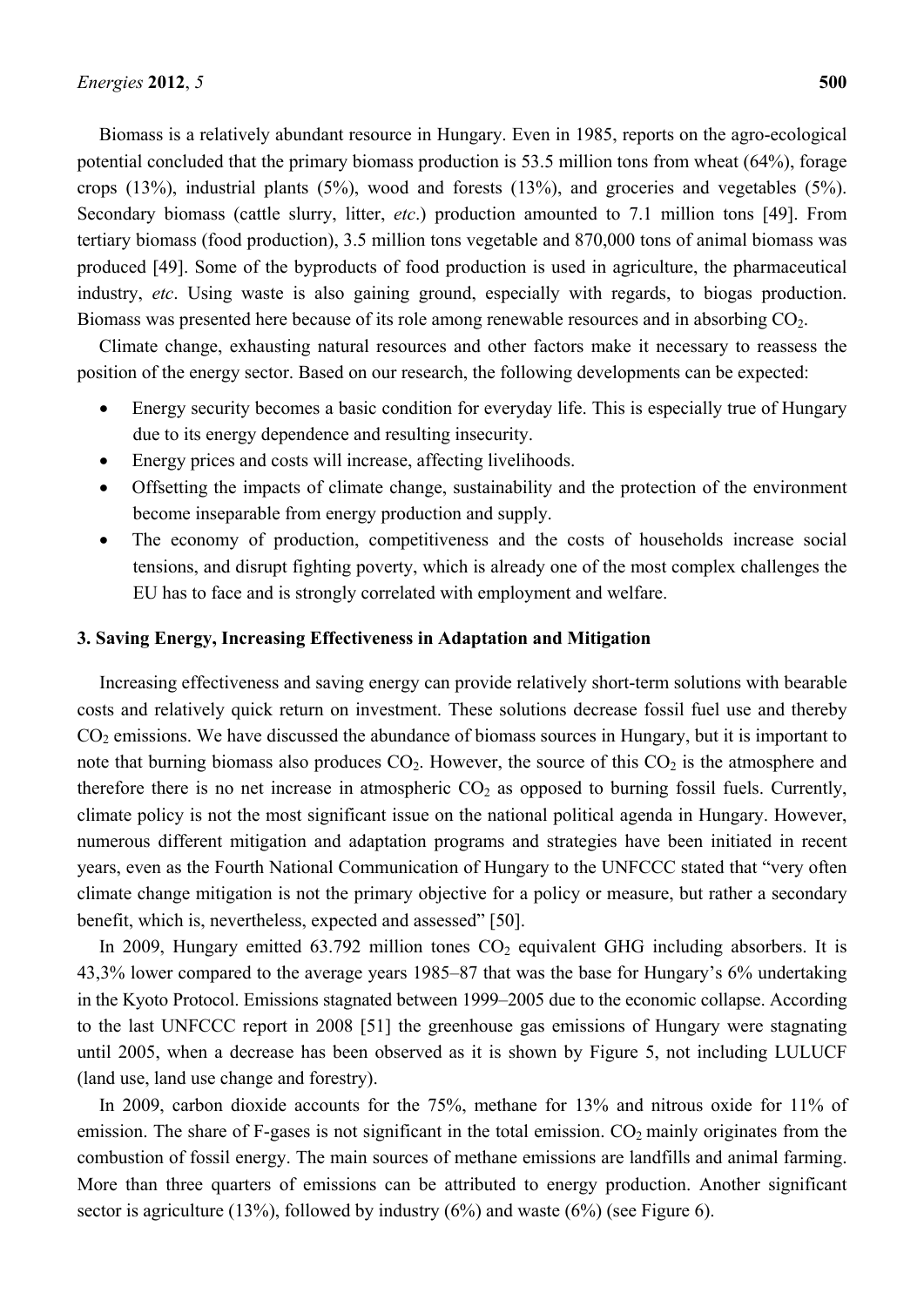

**Figure 5.** Hungary's GHG reduction 1985–2005 (excluding LULUCF) [52].

**Figure 6.** Hungary's GHG emission by sectors in 2009 (thousand tones,  $CO_{2eq}$ , %) [52].



The simplest way to achieve savings in households is to promote energy savings, with the estimated potential being around 20%. The results of raising awareness, behavior change, "turn it off" and "turn it down" type actions and initiatives stressing the need to offset rising energy prices and protecting the environment can already be felt in Hungary. These actions in our experience can only be successful if they take into account rigid thinking and old customs as well as comfort requirements and social demands. It is obvious that the potential for savings is very different for households, for transport, in small communities, *etc*.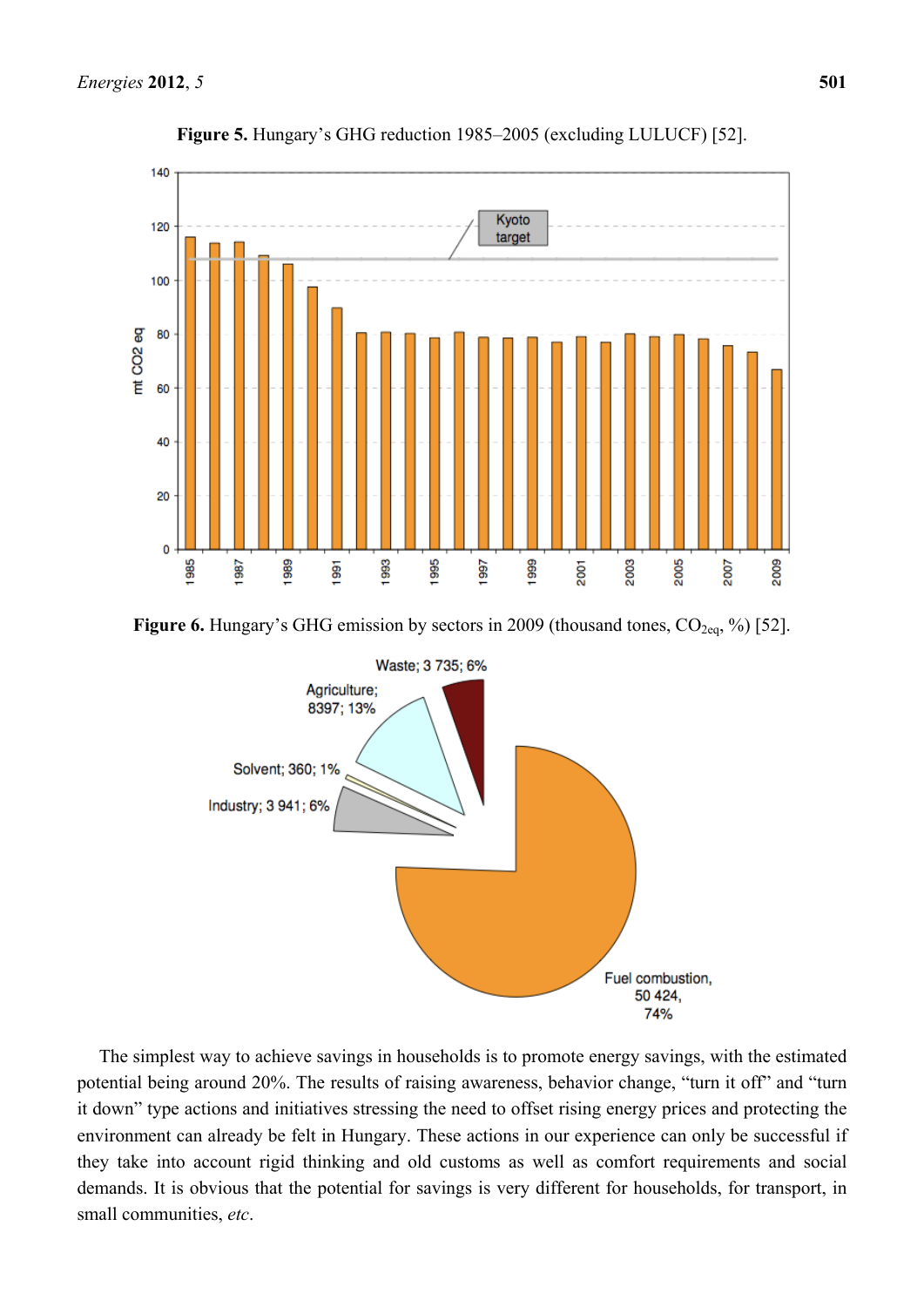Renewable resources can contribute to decreasing fossil fuel use and mitigation be they complex industrial processes or simple household methods. A fine example of the latter is compost production and use in gardens, a substitution for using fertilizers. Hungary's potential for energy efficiency and savings is estimated at 25–30%. Improving technologies and processes, the maintenance of infrastructure, institutional development, government functions and civil organizations can all play a role in this. Increasing efficiency is possible in production and consumption, but is more investment-intensive than energy conservation. It is important to note that the combined deployment of conservation, increasing efficiency and using renewable resources can lead to synergic effects [53].

Transport is another major source of  $CO<sub>2</sub>$  emissions, which, as opposed to industry, is constantly growing, making conservation and increasing efficiency in this area particularly important. Accounting for 10% of GDP, as well as 10 million workers, it is also a major source of pollution and noise emissions. The adverse effects of transport are amplified by congestion, resulting in traffic jams, aggravation for motorists and even more pollution [54]. There are many areas of intervention, but the general goals include decreasing oil dependence and increasing the share of electric, hydrogen and biofuel vehicles. The basis of electrification is primarily nuclear energy. Using more sustainable fuels in public transport can also decrease  $CO<sub>2</sub>$  emissions. The main policies and incentives in Hungary as well as in Europe are focusing on first-generation biofuels by providing tax exemptions and other forms of support [55]. Hungary due to its agricultural potential, climatic and economic conditions is well suited to the production of biofuels. Corn, wheat, rapeseed and other possible raw materials can achieve a relatively high yield. Overproduction, one of the major problems in recent years seemed to be a very good source of raw materials [56]. As an agricultural country, Hungary cannot only produce energy crops (such as rapeseed and sunflower) efficiently, but crop production as well is likely to exceed domestic demand in the long term [57].

Another important area of conservation and efficiency is building energetics, with a 40% share in Hungarian energy consumption (66% of which comes from heating and cooling.). Unfortunately, 70% of the 4.3 million buildings do not meet modern requirements. The energy saving potentials in the building stocks (both residential and public sectors) of Hungary are significant [58,59]. According to the NEGAJOULE2020 research project [58], 34% of primary energy consumption goes to residential buildings and the remaining 66% is split among all other sectors (industry, traffic, public institutions *etc*.). More than 40% (152 PJ) of the Hungarian household energy consumption could be saved with more energy-efficient buildings. The refurbishment of family houses can lead to the highest energy saving. Public buildings are a major source of wasted energy, especially in smaller communities, even though using local energy sources would be simpler to manage. An especially important area is the reconstruction, insulation of the housing estates built in the last decades, and making it possible to measure energy consumption individually. Currently, the mean heating energy use for a unit area is twice the Western European average. Improving district heating is also important for increasing efficiency. New, energy-conscious construction methods such as passive houses and other state of the art heating methods in accordance with OBREDIM (Observation, Boundaries, Resources, Evaluation, Design, Implementation, and Maintenance) are also spreading.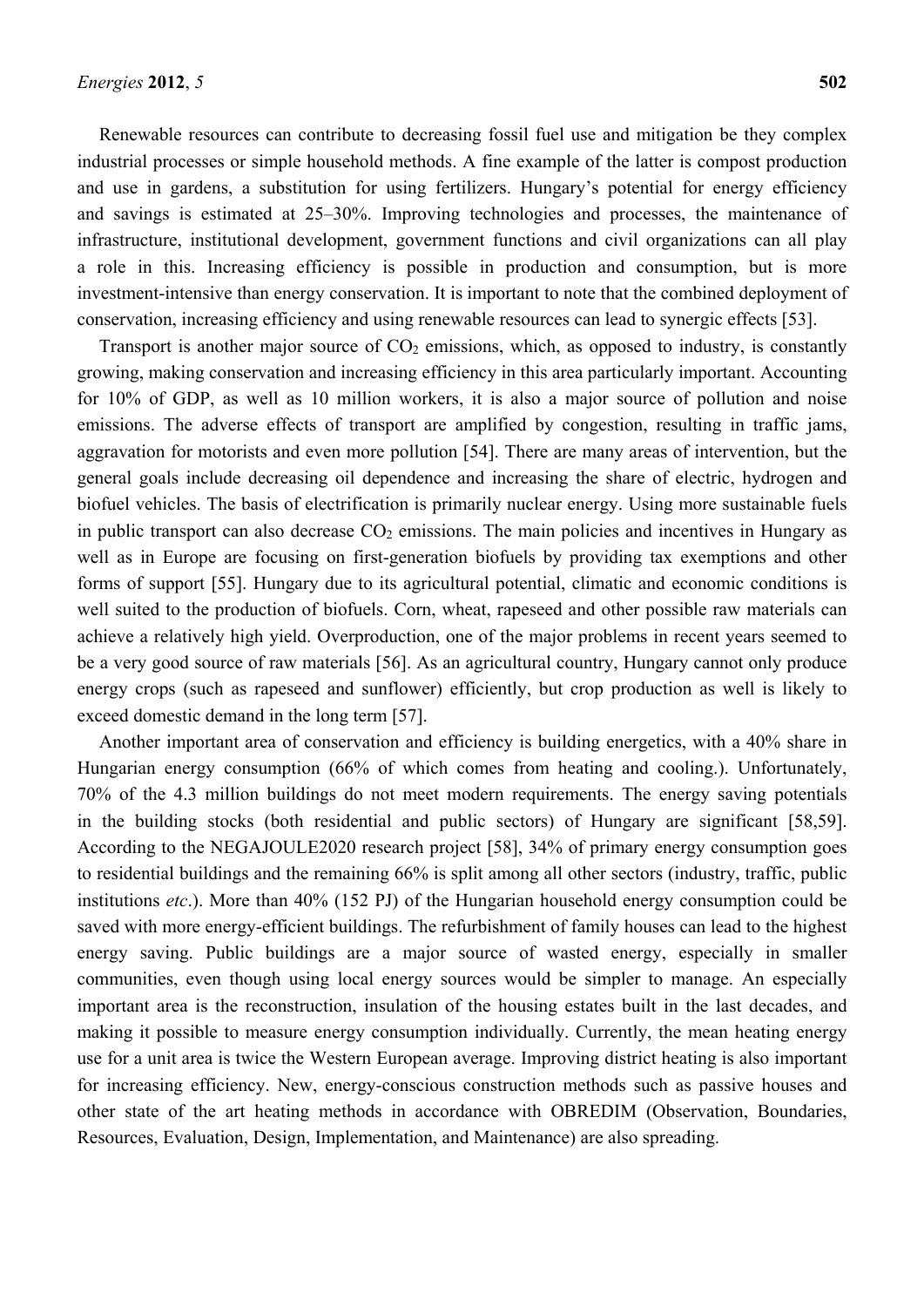# **4. Climate Change and the Increasing Value of Renewable Energy Sources**

According to the prognosis for Hungary, warming, drought and an increased frequency, damage and duration of extreme weather events can be expected [38]. The so-called VAHAVA Report, titled "The global climate change: domestic effects and responses" has been created within the 3-year cooperation project between the Hungarian Academy of Sciences and the Ministry for Environment and Water (2003–2006), evaluating the situation in Hungary, related research and results based on a wide scientific synthesis. The VAHAVA Report served as a basis for the National Climate Change Strategy (2008–2025) [39] defining Hungarian climate trends and expected changes, detailing climate protection and adaptation opportunities by sector. The decade that passed since the prognosis has proven it to be right, underlining the importance of preparation, prevention and energy security. Storms, flash floods, landslides and hailstorms have drawn attention to the importance of energy security. It is enough to consider the consequences of a power outage in households, transport, *etc*. The topic also encompasses to insurance issues. Incentives towards prevention and diversifying the insurance system could be the results of expected future extreme weather events. With respect to these events, preparations must be coupled with damage control and restoration as well.

The National Energy Strategy (2011) taking shape in Hungary takes climate policy into account with respect to adaptation and mitigation and lists renewable energy sources as the second most important tool for achieving strategic goals [46]:

- 1. Energy conservation;
- 2. Using renewable energy sources as much as possible;
- 3. Safe use of nuclear energy;
- 4. Electrifying transport based on nuclear energy;
- 5. Increased involvement of agriculture in energy production;
- 6. Compliance with the European energy infrastructure.

The National Energy Strategy (2011) [46] stresses that the use of renewable energy sources should be fostered taking into account natural conditions, cost efficiency and other benefits (employment, food security, water conservation, forestry, *etc*.) [60]. The renewable energy mix of Hungary includes wind, solar, geothermal, hydro and biomass. Experts agree that biomass (and derived biodiesel and bioethanol) has considerable potential.

Wind energy, geothermal and solar collectors can also be locally significant. Hydropower is neglected, even though the plans have been ready for decades. Photovoltaic can play an important role in autonomous systems. Energy experts have estimated the share of renewables by 2025–2030 at only 8–10%, but it is evident that due to different constraints, pressures and innovation, this will be obsolete.

Hungarian calculations unfortunately do not pay due attention to energy production from waste, even as burning waste and biomass gasification make up 15–20% of renewables in some countries.

According to the prognosis of the Regional Centre for Energy Policy Research based on six scenarios, the share of renewables will be 15–20% by 2030 and 20–35% by 2050 with considerable  $CO<sub>2</sub>$  savings [52].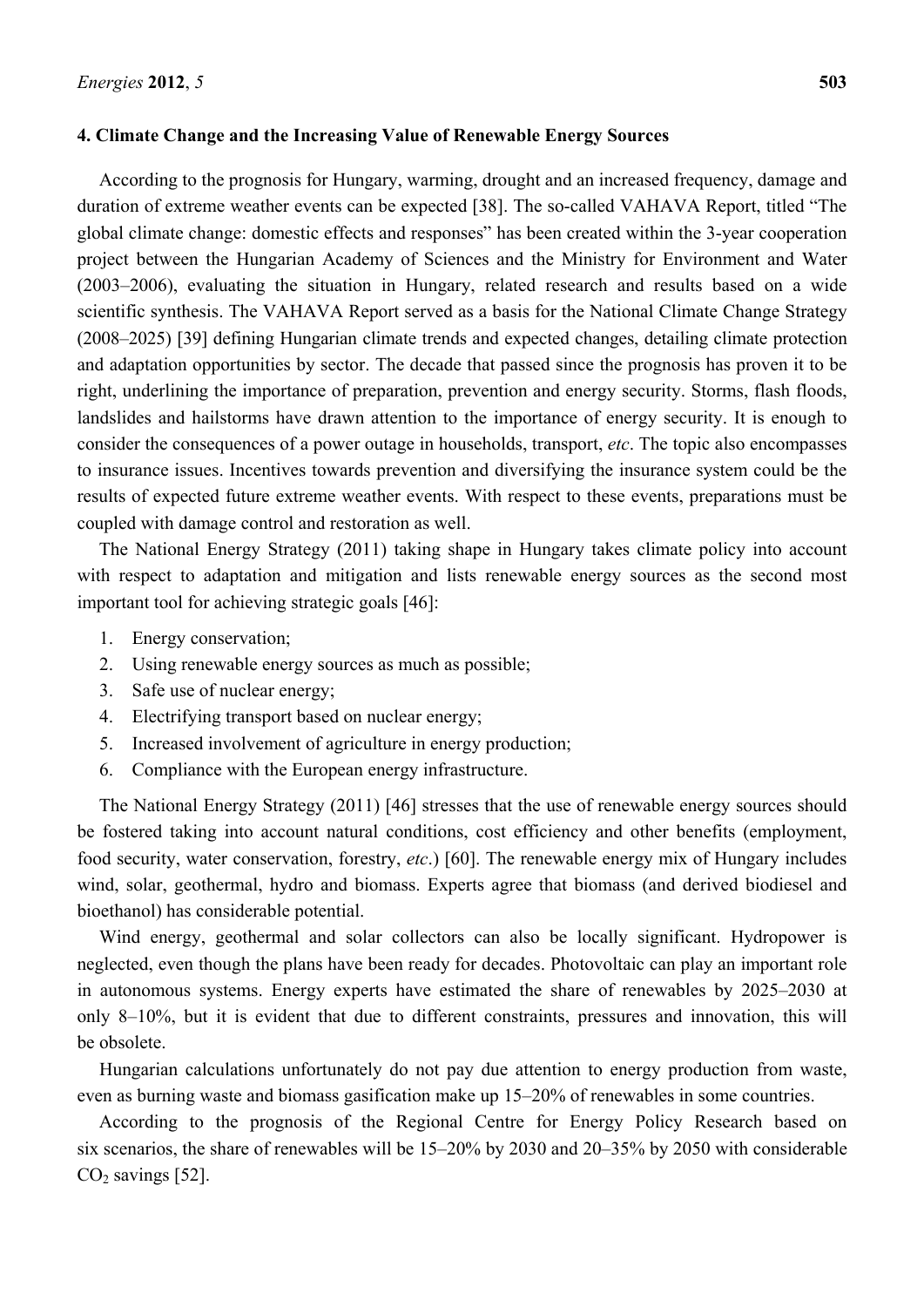Around 40% of Hungarian energy use goes to heating and cooling, an area where the share of households and the services sector is 60%, imposing considerable overheads. The Hungarian Energy Strategy Plan assumes a 30% decrease by 2030 with a 25% share of renewables (this could be higher for households and the services sector, up to 32%).

The advanced natural gas infrastructure of Hungary is vulnerable despite its geographic location because of the 80–85% unilateral imports. There are multiple ways to decrease this dependence. In the case of natural gas, renewables have an opportunity in heating and cooking.

# **5. The Role of Renewable Energy Sources in Sustainable Rural Development**

Income and development gaps have clearly been increasing in Hungary since 1990, the regime change, and government initiatives have had little success in fighting this trend. According to OECD criteria, 96% of Hungary can be classified as a rural area, home to 74% of the population, underlining the pivotal role of rural areas in future development opportunities. The recent economic, social and environmental challenges have created ever-larger problems in these rural areas. Creating new strategies and models that contribute to increased employment in these areas is of exceptional importance as high unemployment and low qualifications are approaching a critical level and hindering development. According to previous Hungarian studies, the most important factors of the sustainability if microregions—related to the three dimensions of sustainability—are the following: community, economy, infrastructure, institutional system and natural environment [61–63]. All these factors are connected with the utilization of local energy sources. Positive changes can be achieved in multiple priority areas of rural development through the improvement of the energy sector (increasing employment, sustainable development). According to experts, biomass-based energy production that takes sustainability criteria into account can contribute to saving and creating jobs in agriculture and increasing the competitiveness of rural areas [64].

The National Rural Strategy is expected to be completed in 2012. This document will contain action plans for the revival of agriculture and rural areas. The comprehensive goals of the strategy are the following [65]:

- Saving and creating jobs in rural areas;
- Retaining rural populations, restoring the demographic balance:
- Providing energy and food security, eliminating vulnerability;
- Increasing the competitiveness and market positions of agriculture and the food industry, restoring the balance of crop cultivation and animal husbandry;
- Protecting water sources, soil, biodiversity and landscapes, increasing environmental security;
- Energy production based on local resources and systems, energy security, decreasing foreign dependence;
- Increasing rural quality of life, diversifying the rural economy;
- Restoring the close connections between cities and surrounding rural areas.

The National Rural Strategy 2020 formulates concrete tasks and national programs for the implementation of these goals.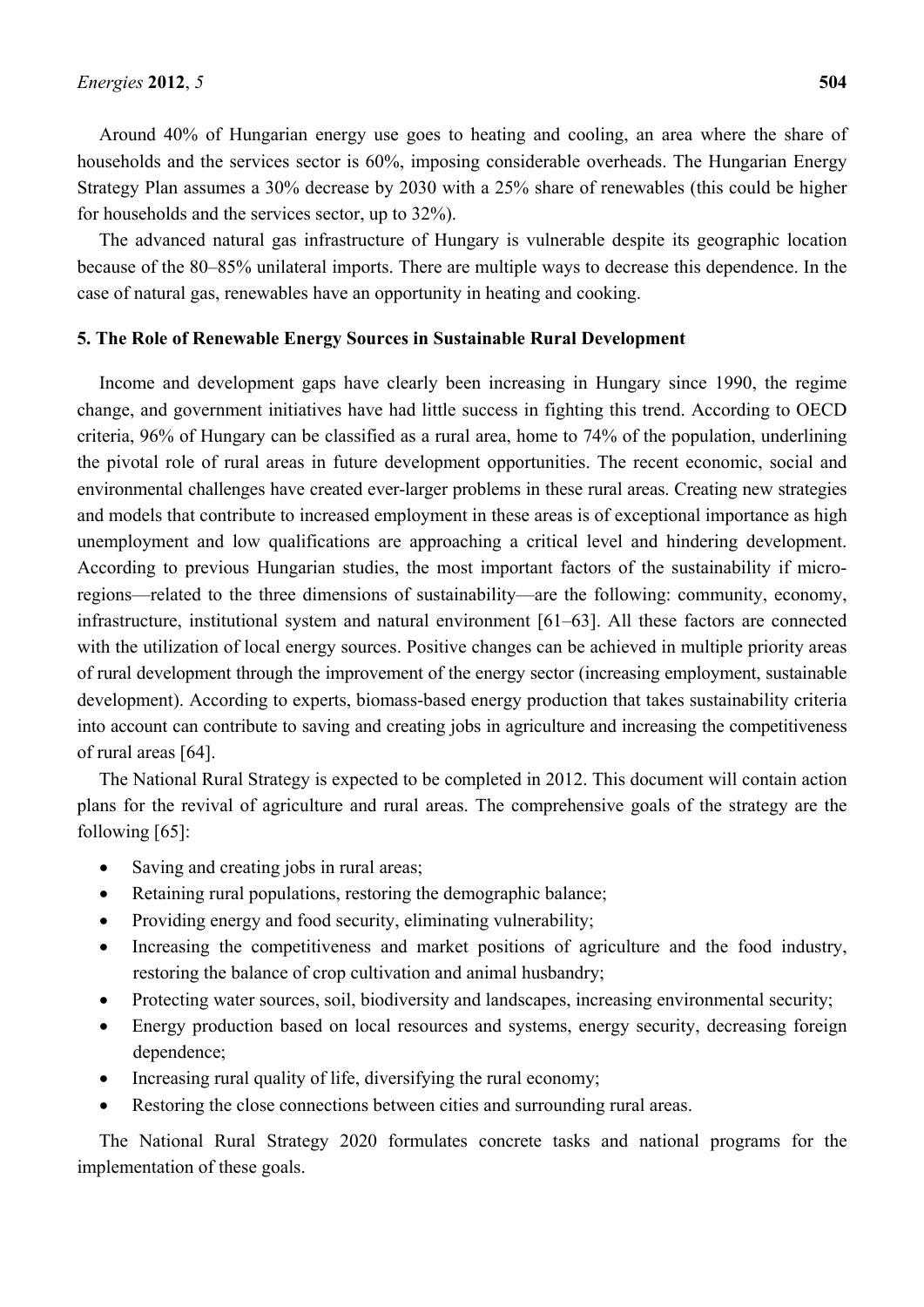There are 174 statistical micro-regions in Hungary (corresponding to NUTS 4, and LAU 1 levels). These were analyzed through five indicator groups. Based on economic, infrastructural, social and employment indicators, it has been established that there are 33 particularly underdeveloped regions, home to 10% of the population. Hungary has one of the lowest employment figures in the EU, and the situation is exacerbated by the fact that 600,000 out of the 10 million population have no qualifications at all, and are concentrated in the 33 underprivileged regions. This makes it ever more important to foster and support a green program decreasing GHG emissions, promoting better land use patterns and bioenergy.

The program calculates first and foremost with burning primary biomass from crop cultivation byproducts using 0.5–10 MW co- or trigeneration power plants. In other cases, no electricity is being produced, heat is generated instead for heating/cooling. One version of the program calculates with 200–400 thousand hectares of energy forest. This can be achieved from currently unused land, providing 30–50,000 workers with a living. We have conducted studies on the micro-regional level in the Eneregio project (2007–2008), aiming to assess the status and outlook of Hungarian micro-regions with respect to energy, and to carry out a comparative analysis on sustainable energy management. The main goals of the research were the following:

- Developing a methodology for determining and forecasting (scenarios until 2015) micro-regional energy demand;
- Geographic identification of possible improvements in energy efficiency for energy-intensive industries and district heating;
- Assessing micro-regional potentials for household energy savings (electricity, heating and cooling);
- Assessing micro-regional renewable energy source potential: identifying environmentally friendly and economically efficient methods, complex economic-social-environmental analysis;
- Micro-regional analysis of competitiveness, employment, environmental protection and development policy aspects of energy management.

A database has been created on the project web page that enables local decision makers to query their regional renewable energy mix, energy demand prognosis, renewable energy potential and local opportunities for energy conservation and efficiency.

When assessing renewable energy sources it is important to note that this is not conventional market production and exchange, but rather public goods and externalities, requiring different logic and policy. All renewable energy use decreases fossil fuel consumption in absolute and relative terms. The importance of which in Hungary is underlined by import dependence and the need to decrease GHG emissions.

Using biomass for energy production be it an agricultural product (wheat) or byproduct (straw, chaff) is not competitive with conventional agricultural production simply because food production meets a more important and basic need. This has been underlined by climate change in the recent past, and prognoses warn of soil degradation and scarce water, even as there are millions starving and have no clean drinking water and currently cannot irrigate their crops today.

Yet one of the reasons for using biomass in energy production often cited is that it breathes new life into rural areas, creating jobs and improving the quality of life, bringing with it a new industry.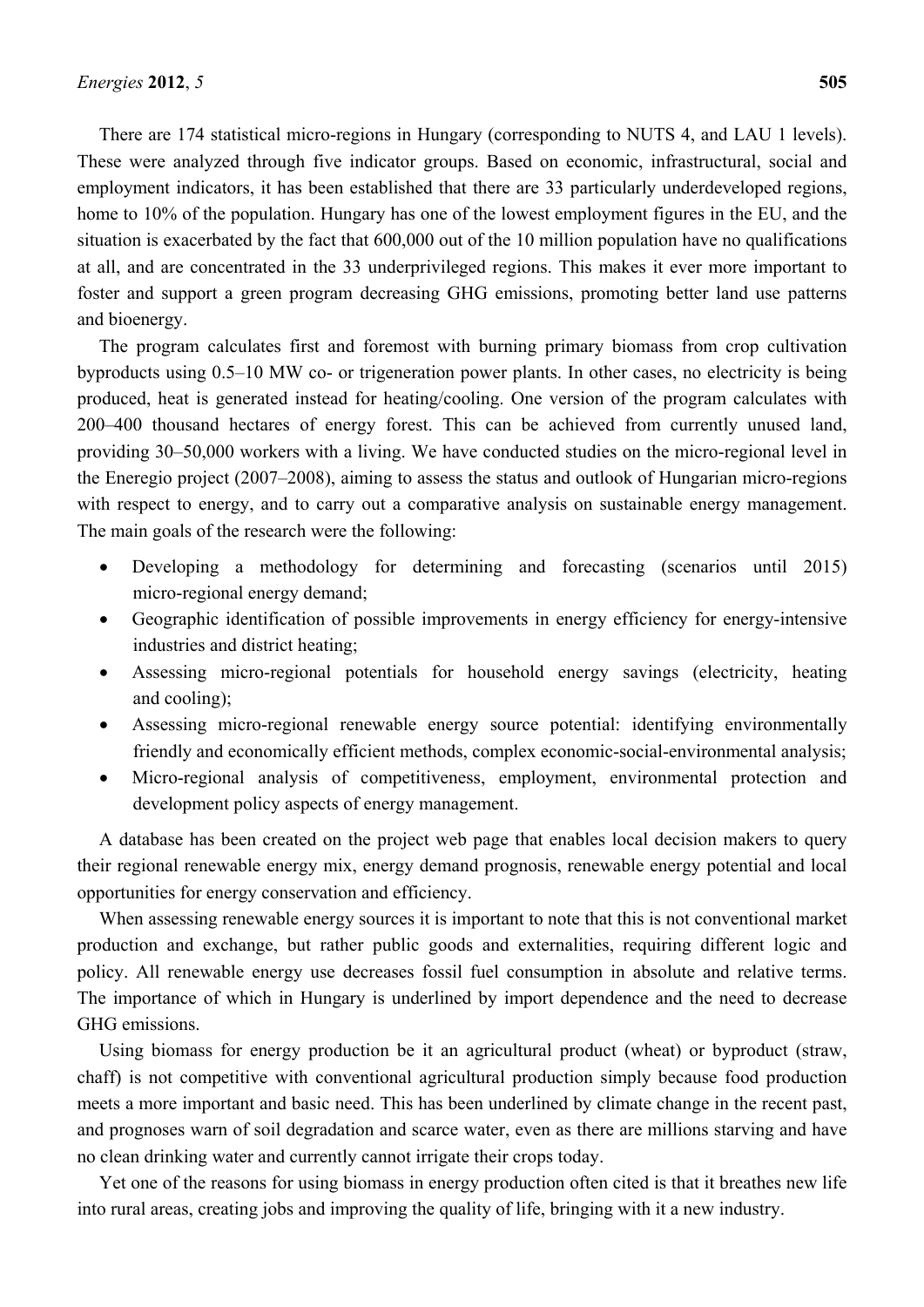There are more and more expert views that food production in Hungary is much more important than energy production when it comes to biomass. They stress that biodiesel is only competitive with oil through subsidies and that its low energy density increases shipping costs, while supply is uncertain in some cases.

There is now an agreement among experts that using renewable energy sources decreases import dependence, promotes sustainable development, environmental protection and induces synergic effects. The proposed measure of choice is economic effectiveness, a measure that is improved once external costs are introduced into the equation. Experts also agree that biomass is of primary importance among renewables, and can have the following uses:

- Combustion, heat production, electricity production;
- Production and sale of bio-briquettes as fuel for gas generators;
- Producing bioethanol and biodiesel;
- Burning and pyrolysis of combustible gases;
- Biogas production.

Experiments are ongoing in all these fields in Hungary and reference plants are being built. The precondition for widespread use is the availability of affordable, mass-produced machinery. Until cellulosic fuel becomes a mature alternative, using byproducts could be the solution. The net calorific value of such possible energy sources can be seen in Table 2.

| <b>Byproduct</b>               | <b>Net Calorific Value (kJ/t)</b> |
|--------------------------------|-----------------------------------|
| Straw                          | $13.0 - 14.2$                     |
| Corn straw                     | $10.5 - 12.5$                     |
| Corn cob                       | $12.5 - 14.6$                     |
| Sunflower straw                | $8.0 - 10.0$                      |
| Grapevine and fruit tree chips | $21.0 - 23.0$                     |
| Wood chips                     | $10.0 - 14.5$                     |
| Wood industry byproducts       | $13.0 - 16.0$                     |

**Table 2.** Net calorific value of biomass byproducts [64].

Considering the nature of byproducts (large volume, low weight), local use is the realistic goal because of high shipping costs. Briquetting is a viable solution to this problem and is being used as a substitute of oil in many areas. Pyrolysis and gasification was used during World War II for electricity production. Biogas production (anaerobic fermentation of organic matter) has also been used for a long time (e.g., for heating broiler chicken coops). Currently, this technology is implemented on a large scale. Biogas can also be used in the production of methanol. The yields of organic input can be seen in Table 3.

| <b>Raw Material</b> | $dm^3$ gas/kg Input |
|---------------------|---------------------|
| Swine slurry        | 445                 |
| Stable manure       | 225                 |
| Wheat straw         | 250                 |
| Sewage sludge       | 525                 |

**Table 3.** Biogas production yields [64].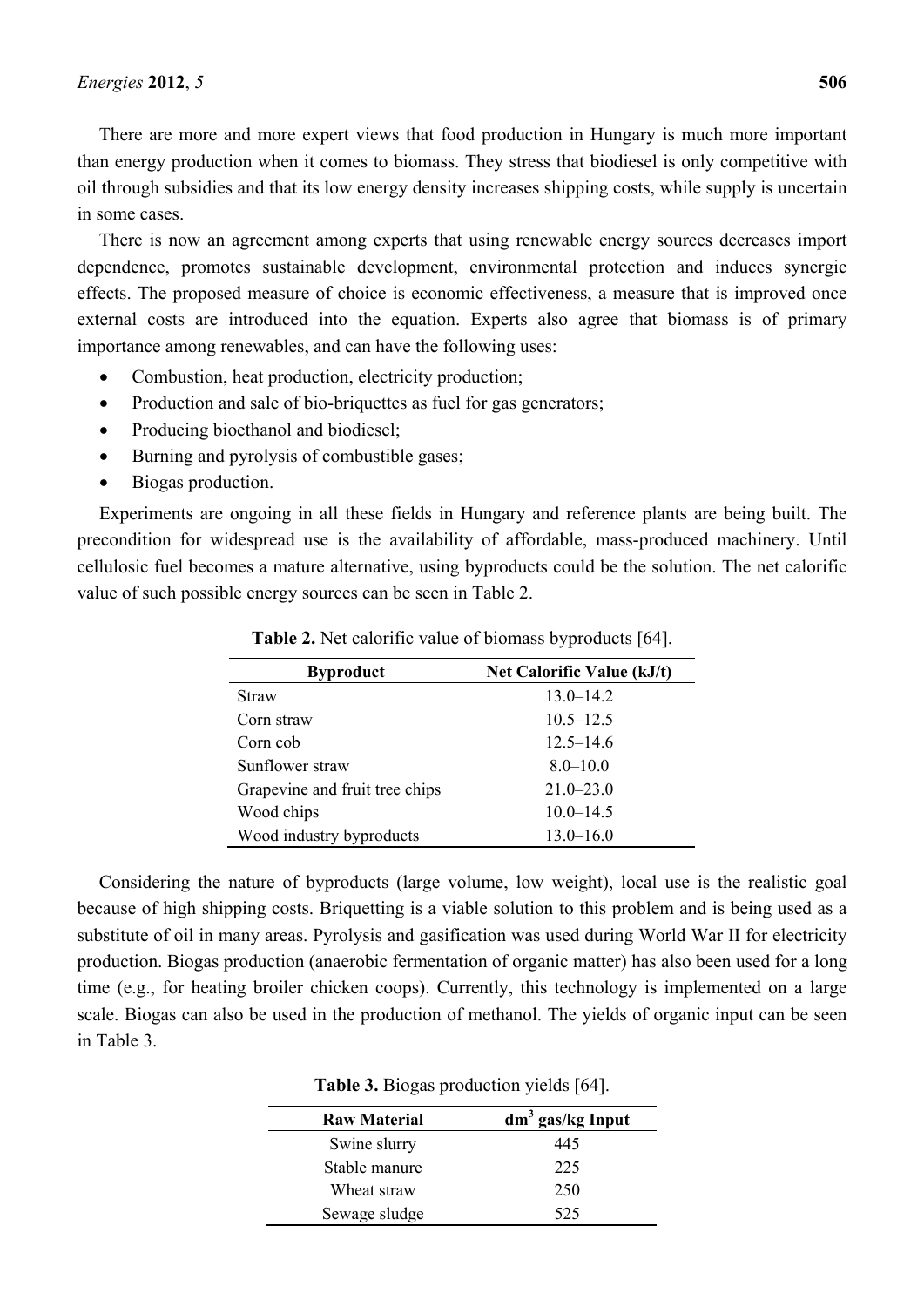As it was mentioned before, there are more rural areas in Hungary than the EU average, and their sensitivity and vulnerability are greater from a certain viewpoint than that of other areas. The situation is complicated by the settlement structure of Hungary. The ratio of small settlements is remarkably high out of the 3200 settlements. The peculiar network of municipalities that is unique in Europe with its wide range of tasks and responsibilities and its thin-spread nature can also be mentioned. The overload resulting from obligatory municipality tasks and the difficulties of finding financial sources for optional tasks are a general problem.

Furthermore, our examinations suggest that among the dimensions and levels of sustainability, it is likely that on a local level, progress is easier, as it can be assumed that in a small region or community, the practical implementation of sustainability is a vital challenge to those living there [66,67].

The use of local-level assessments is pivotal to better grasp local reality [68]. Furthermore, there is a lack of information on how local knowledge can encourage local mitigation and adaptation strategies. This is why we have chosen the micro-regional, settlement level, trying to find out how sustainability can be implemented and enforced in a region rich in natural values taking into consideration the possible effects of climate change. The subject of the analysis was the Lake Tisza region in Hungary and the 73 settlements in the Regional Development Council of Lake Tisza. This region has been selected because it is rich in environmental values (protected, Ramsar sites, Natura 2000 areas, Lake Tisza, Tisza), coupled with economical and social problems and a significant Romani population, making it suitable for the complex evaluation of the interdependences. The environmental values, biodiversity and natural ecosystems play special role in sustainability especially from the aspect of climate change [69,70]. One focal point of this examination was climate change on the local level especially dealing with the opinion of local stakeholders about energy efficiency and energy consciousness. The research mainly focused on how sustainability can be implemented for a livable settlement, environment and countryside. Determining the answer is complicated by the fact that the analyzed region is an especially disadvantaged area of Hungary.

In the interest of preparing for climate change it is expedient to develop an action plan to help preparation, prevention, alleviation and reconstruction so that possible courses of action will be clear to all. Developing local measures for saving energy, increasing efficiency and using alternative energy sources is equally important in preparation and decreasing living costs, with special emphasis on investments and development [71]. Human health, the security of food and water supplies are critical among the effects of climate change. Water is especially important since the study shows that people in the region are extremely optimistic about water supply and quality perspectives. The existence of Lake Tisza and natural values justifies reviewing the status of and making suggestions for the future of water resources, water protection, alternative solutions and the rational use of groundwater, thermal water and irrigation. The results are summarized into a local model that can foster the practical implementation in the research area [41]. This model has a significant role in putting climate change in a broad societal context regarding all dimensions of sustainable development, and putting together information on local mitigation and adaptation options that can fit recent policy instruments and structures of municipalities [44].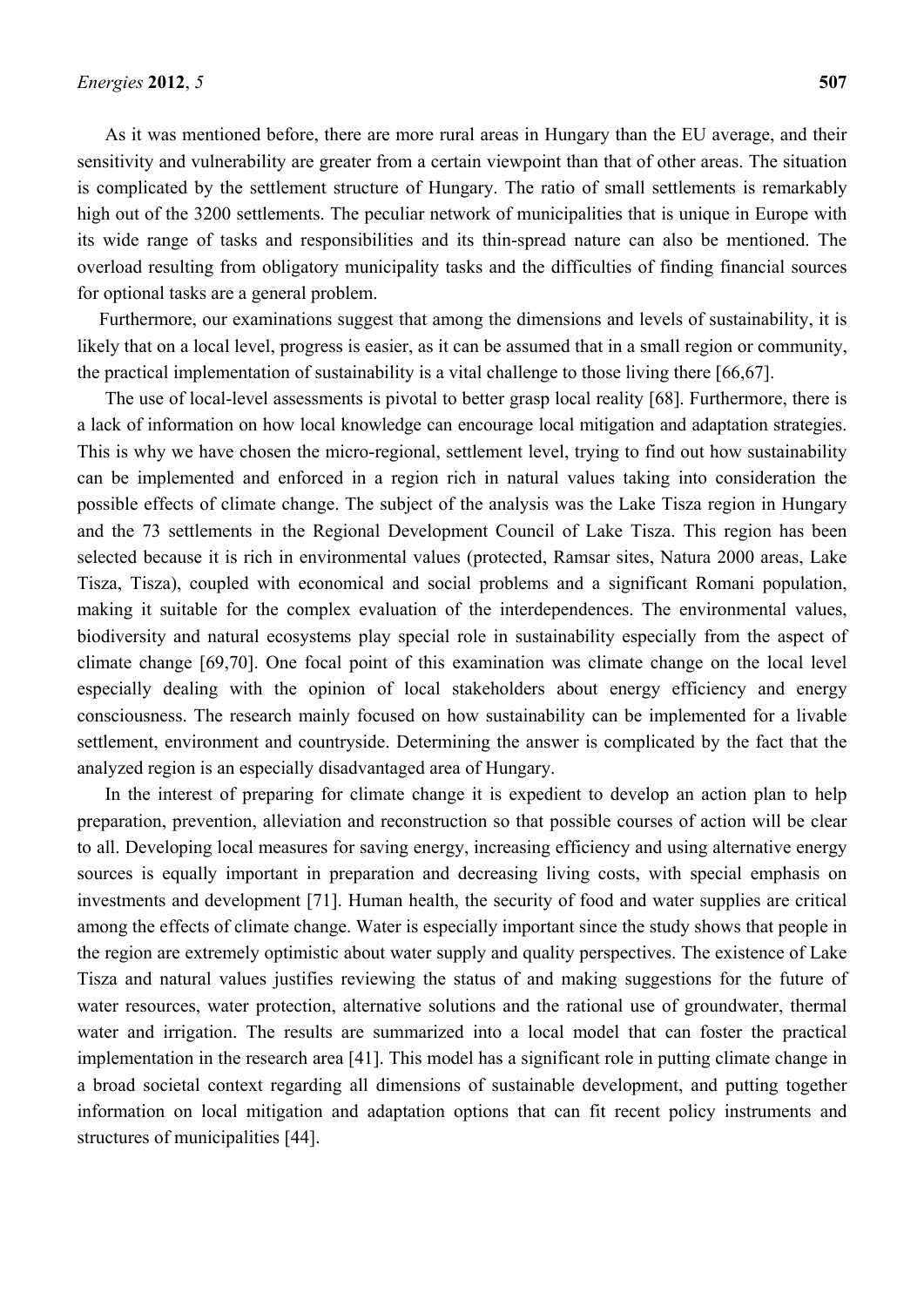# **6. Detailed Environmental Analysis of the Application Opportunities of Conditionally Renewable Resources**

In the following paragraphs, there will be attempted to rank the different application opportunities of biomass relevant in Hungary according to its sustainability relevance. The methodological background for the ranking has been presented in the Strategic Environmental Assessment of the National Energy Strategy. Sustainability priority list of conditionally renewable resources in Hungary [72]:

- 1. *Biogas, landfill gas.* The energetic utilization of high-methane byproducts from livestock and waste management is exceptionally important for the integration of environmental and sustainability efforts in energy management. In its effects, it is especially important for decreasing air pollution and improving air quality (including global effects). Biogas and landfill gas are also a viable alternative to partially substitute natural gas imports.
- 2. *Decentralized utilization of agricultural and forestry byproducts.* From a sustainability perspective, using agricultural and forestry byproducts in power plants with a capacity in excess of 20 MW is not desirable, in part because transport externalities may decrease the  $CO<sub>2</sub>$ and energy balance to negative levels. Small scale, local power generation (e.g., direct heating, village heating, local pellet production) has climate protection advantages, however the environmental effects, especially from the aspects of local emissions, health risks and increasing food security.
- 3. *Decentralized utilization of forest biomass (firewood) for heat production.* It is important to note that firewood is less renewable than wood chips, therefore incentive and support systems must be developed based on local conditions. Local production should be preferred for its higher efficiency in energy conversion, improving energy efficiency, increasing the share of renewable resources, contributing to the protection of forests and decreases global air pollution effects. However, local emissions can still be a problem, same as with agricultural byproducts.
- 4. *Woody biomass from energy plantations in heat and electricity production.* This utilization method is disadvantageous from an environmental perspective because of its resemblance to intensive agriculture and resultant negative effects on water, soil and biodiversity. As the plantations require a considerable amount of chemicals, water security and vulnerability is an issue to be taken into account. It is important that energy plantations should be established in less valuable and vulnerable, marginal areas, minimizing the risks associated with food security.
- 5. *Production and usage of biofuels.* The energy policy of the EU and the Energy Strategy of Hungary both emphasize the use of locally available resources and local biofuel production. The share of biofuels in the Hungarian transport sector corresponds to the European average, currently at 4.4% by energy content. Demand for E85 is met by domestic production, using first generation technology with corn as the raw material. Price is currently competitive as a result of excise tax exemption for E85. The use of biofuels has beneficial effects on air quality and therefore human health, however their production and processing carries risks, especially in the areas of food security and environmental protection. Sustainability criteria should be taken into account during the production and use of biofuels (e.g., avoiding high transport costs, competition with food production, forest, landscape and soil protection). The utilization of biofuel production byproducts should also be emphasized. Second generation technologies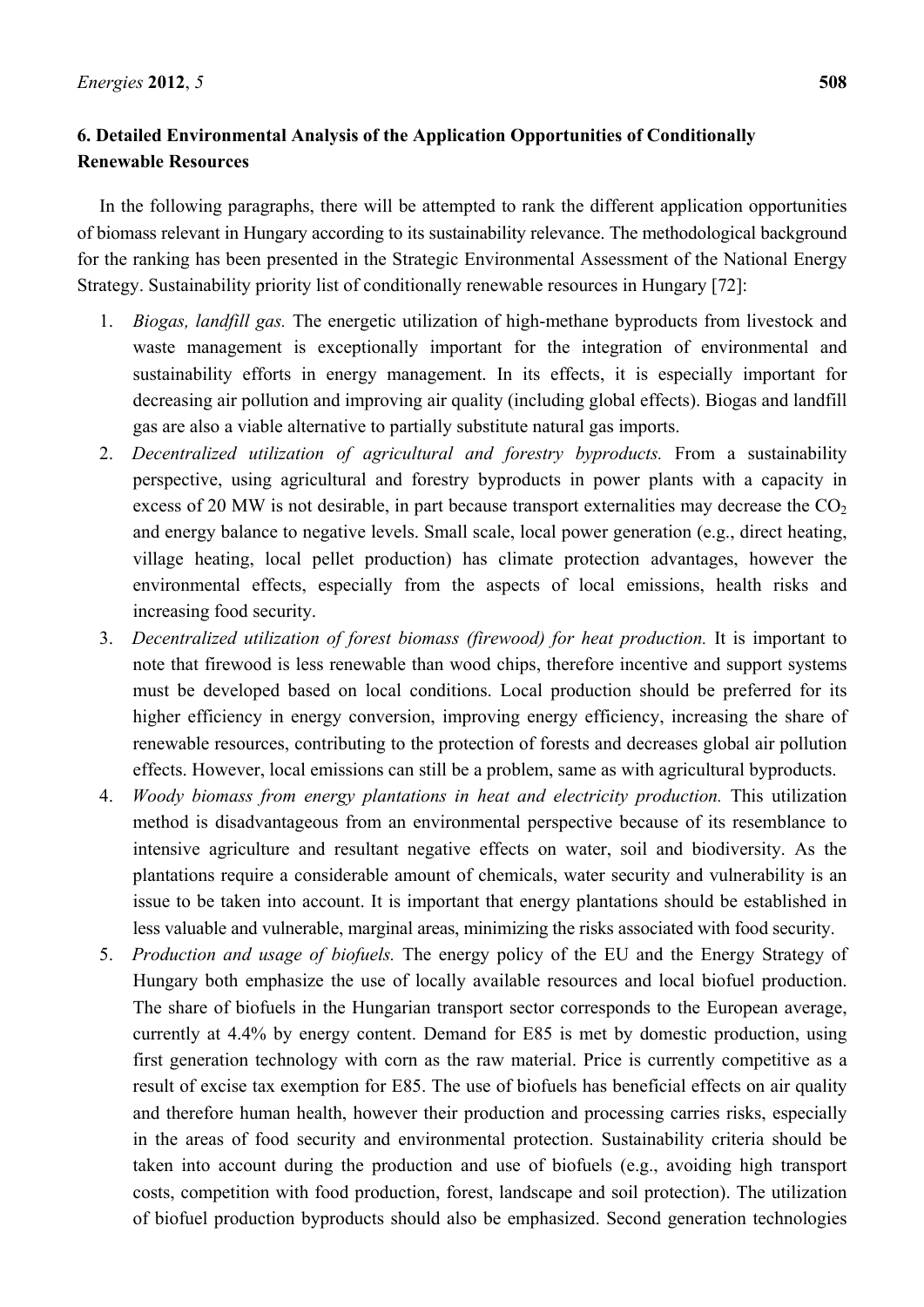should be preferred for their more favorable environmental implications, however corresponding large scale technologies and cost-benefit conditions are not yet fully known.

6. *Forest biomass (firewood) for heat and electricity production.* In 2009, 8% of electricity production came from renewable sources (two thirds of which was firewood and logs). This method of utilization has the least favorable environmental performance in renewable heat and electricity production, carrying environmental protection risks and generating environmental conflicts, and its use should therefore be minimized. It is important to note that the majority of renewable electricity production in Hungary comprises of burning firewood in obsolete coal power plants with low efficiency.

This sustainability priority list of conditionally renewable resources can contribute to the coherence between Hungarian climate and energy policy. Furthermore, it can foster the practical implementation of sustainable development.

### **7. The Main Barriers of Cost-Efficient GHG-Emission Reduction in Hungary**

The impact of energy prices on achievable energy efficiency potential in Hungary is clear. Higher energy costs increase the value of savings, improves return on investment and increases the number of cost-efficient projects. Although indirect state support is still present in some areas (e.g., district heating), most other energy prices have largely converged on market price levels. The energy savings potential is mostly under-utilized because of the lack of investment capital and information, unpaid energy bills and uncertainties in property rights. Numerous studies and economic analyses have been conducted during the last decade to examine technologically feasible abatement options that can lead to the most significant reduction potential with the least social cost [73–75]. For instance the Stern Review stresses energy prices based on social costs [22]. According to these examinations it can be stated that there are options with both enormous savings and negative costs that provide the possibility for win-win solutions [76].

Based on our findings, the role of domestic capital in energy and environmental investments is considerable, therefore mobilizing local industries and consumer spending is key to utilizing energy saving potentials. Foreign firms should also be encouraged to undertake energy efficiency investments. Experimental projects supporting the United Nations Framework Convention on Climate Change are good examples of how technical, financial and management barriers to energy and  $CO<sub>2</sub>$  emission savings can be overcome.

Innovations in energy efficiency and related institutions can have a key role in retaining a competitive edge in the economic and environmental scene. International development loans do not currently support small projects because of high transaction costs compared to expected profits, a situation that should be changed. One of the ways to do this would be to channel capital through energy management consulting firms. These firms would enter into small service contracts and pay the loans of lots of small projects. The same purpose is served by on-lending operations from international development institutions to small local banks.

A further flaw is that there is insufficient experience in project development and the ex ante evaluation of investments that would be necessary to determine whether a project should be eligible for funding. The EBRD considers this the greatest barrier for energy efficiency developments. Helping the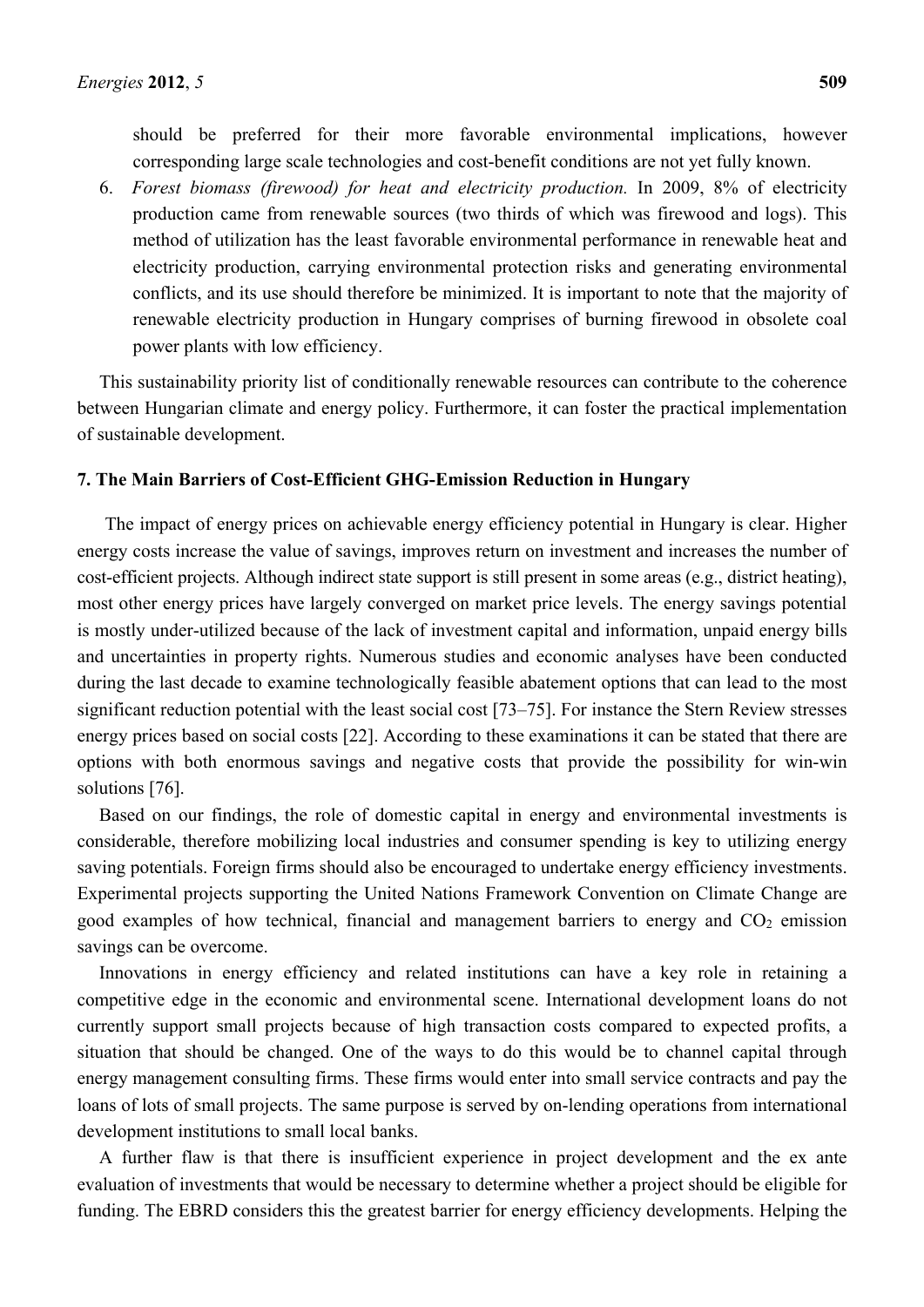There are multiple opportunities for energy conservation in Hungary, but these are largely dependent on economic policy, technological development and capital investment. If, as a political measure to decrease emissions, a carbon or energy/carbon tax would be introduced, the redistribution of the proceeds could have a profound impact on prevention costs.

Increasing the share of renewable energy sources can only be socially viable with an increase in cost efficiency. If the above measures are implemented (and our calculations prove that they are economically effective), global sustainability can be promoted in such a way that it also increases the welfare potential of the "current generation". Related main conclusions can be found in Tables 4 and 5.

| Economic                                  | <b>Mitigation</b>                                                                                                                                    | <b>Adaptation</b>                                                                                                                                                                                                                                                     |
|-------------------------------------------|------------------------------------------------------------------------------------------------------------------------------------------------------|-----------------------------------------------------------------------------------------------------------------------------------------------------------------------------------------------------------------------------------------------------------------------|
| processes                                 | "Avoiding the unmanageable" <sup>1</sup>                                                                                                             | "Managing the unavoidable" 1                                                                                                                                                                                                                                          |
| Economic<br>growth                        | - Average cost GDP 1% (standard<br>deviation $(-2)%-(+5)%$ (world<br>average) (Stern Review)<br>- Low GDP increasing effect in<br>Hungary until 2025 | - After 2025 the increase in energy efficiency (production and<br>especially consumption) will decrease GDP. However, welfare<br>indicators (ISEW, GPI) may increase.                                                                                                 |
| Economic<br>equilibrium<br>"State budget" | - The price of coal (social cost:<br>\$85/t) \$2.5 trillion income (world)<br>(Stern Review)                                                         | -Budgetary expenditures are lowered by pricing at the social cost<br>(e.g., Transport), improving budget balance                                                                                                                                                      |
| <b>International</b>                      | - Disrupted equilibrium due to fossil<br>fuel import dependence<br>- Neutral effect if support is<br>increased for renewables                        | - Utilizing domestic energy capacity leads to less import—<br>positive effect                                                                                                                                                                                         |
| Employment                                | - If coal is priced at the social cost,<br>employment-stimulating effect<br>(on human labor)                                                         | - Using social costs makes human labor less expensive in<br>comparison, increases employment                                                                                                                                                                          |
| <b>Energy supply</b><br>security          | - Decreasing in the first 5 years<br>- May improve due to carbon tax<br>(renewables, labor)                                                          | - Energy systems are regionally organized and coordinated, R&D<br>increases energy efficiency, which in turn increases energy<br>security (virtual power plants). Considerable benefits from<br>innovation, improved cost effectiveness of mitigation<br>technologies |
| <b>Technology</b><br>policy               | - New technologies are more<br>expensive at the start<br>(learning curve)                                                                            | - Mass dissemination of new technologies (energy production and<br>usage) lowers costs below the costs of conventional<br>technologies.                                                                                                                               |

**Table 4.** Economic effects of GHG emission reduction and adaptation measures (Source: own work).

<sup>1</sup> Expressions from the SigmaXi study of the UN [77].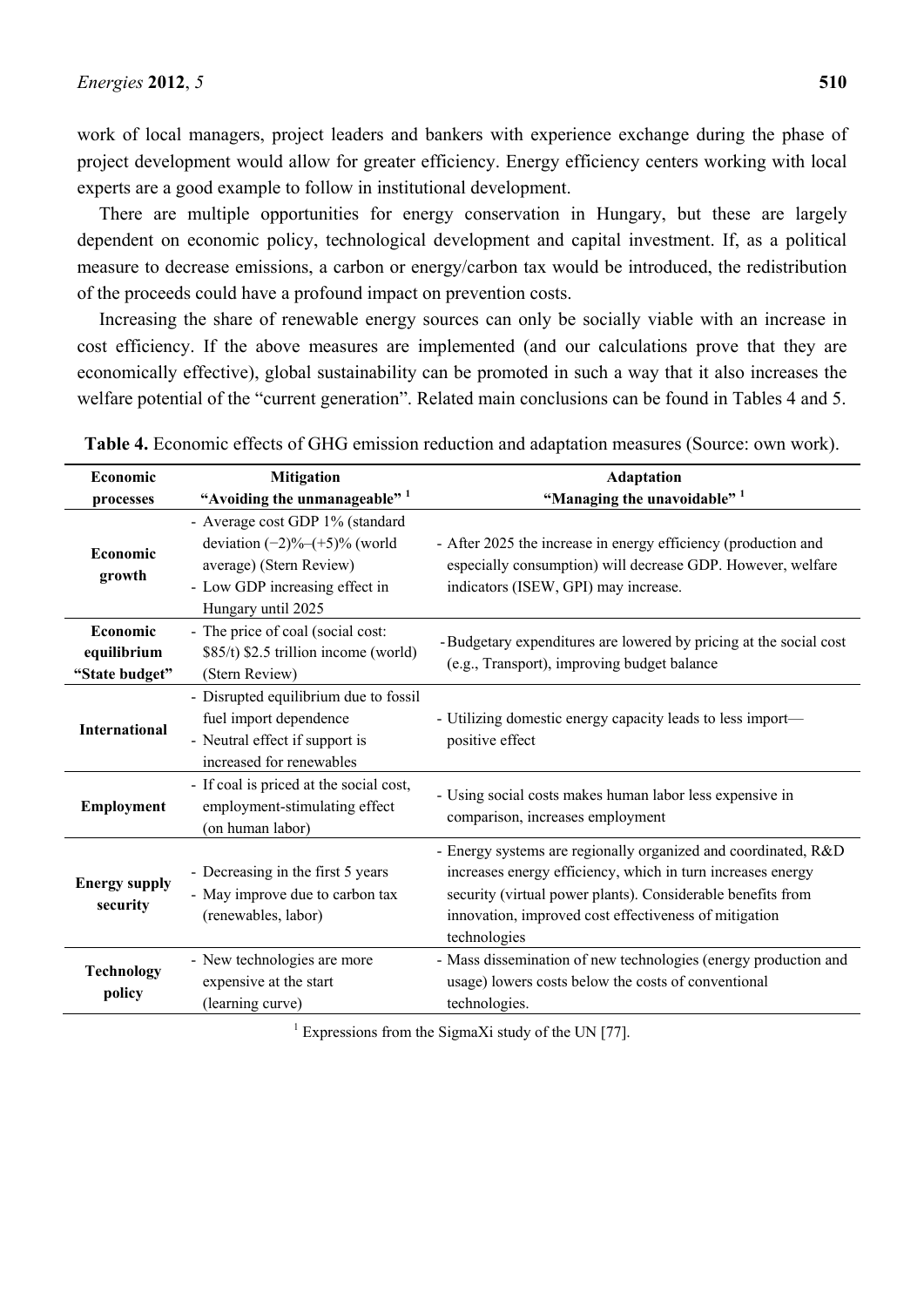| <b>Social</b>                       | <b>Mitigation</b>                                                                                                                                                                                                                                                | <b>Adaptation</b>                                                                                                                                                                               |
|-------------------------------------|------------------------------------------------------------------------------------------------------------------------------------------------------------------------------------------------------------------------------------------------------------------|-------------------------------------------------------------------------------------------------------------------------------------------------------------------------------------------------|
| processes                           | "Avoiding the unmanageable" <sup>1</sup>                                                                                                                                                                                                                         | "Managing the unavoidable" 1                                                                                                                                                                    |
| Human                               | - Due to heat waves medical costs can reach                                                                                                                                                                                                                      | - Adaptation to the possible effects of climate change                                                                                                                                          |
| health                              | $0.5-1\%$ of GDP. (Stern Review)                                                                                                                                                                                                                                 | can reduce health damage                                                                                                                                                                        |
| Social and<br>political<br>security | - Increasing energy prices may increase the<br>possible conflicts between the population and<br>governments.<br>- The social cost of carbon can lead to conflicts<br>between energy producers and governments.<br>-Pressure to soften the social cost of carbon. | -Starting energy efficiency programs (financed by<br>state budget) may decrease social conflicts and can<br>cause corresponding interest between population and<br>government in the long term. |
| <b>Migration</b>                    | - The increasing sea level can result in the<br>relocation of 250 million people by 2050.<br>(Stern Review)<br>-Hungary can be involved as a possible<br>destination of migration.                                                                               | - Due to the effective adaptation no significant<br>migration can be expected.                                                                                                                  |
| Regional<br>differences             | - The increasing share of biofuels can slightly<br>decreases rural migration.<br>- Industrial technologies require little human labor<br>thus significant growth in employment rate can<br>not be expected.                                                      | - Increased energy efficiency and decreased human<br>labor taxes may enhance the economic efficiency of<br>agro-environmental programs and keeping rural<br>population.                         |

**Table 5.** Social effects of GHG emission reduction and adaptation measures (Source: own work).

<sup>1</sup> Expressions from the SigmaXi study of the UN [77].

# **8. Conclusions**

As in most countries, it is also possible to introduce climate strategy measures in Hungary with zero social costs. The expedient management of climate change requires the combination of prevention, adaptation and dissemination initiatives. Strategies must meet a dual requirement: they must face the economic risks associated with premature measures, while also considering the adverse effects of delay.

Prevention is linked to mobilizing financial assets, supporting the development of new capacities and all possibilities for promoting behavioral change and an increased utilization of technical opportunities. Defining a prevention strategy on the national level combined with cost efficiency may highlight other aspects (such as national budget interests) as well. The selection of measures may be interconnected with environmental goals, such as decreasing other (non-GHG) emissions, afforestation or managing impacts on individual regions or communities.

Decreasing GHG emissions is possible from both a technical and a cost-effectiveness point of view. Considerable savings can be achieved through new investments after energy production and supply systems become obsolete, especially in the district heating sector and combined heat and power.

The need for increasing energy efficiency and decreasing GHG emissions necessitates the establishment of a service chain from energy production to consumption. Increasing energy efficiency, continuous and considerable support to research and the development of alternative energy sources are critical to the effective curbing of emissions. In addition to this, it is worth mentioning that our energy efficiency on a national level is lower than that of other OECD members [78]. Targets previously set for biofuels share in the EU have not been reached (2% for 2005 and 5.75% by 2010). Despite these failures, in 2007 the EU has raised its target to an ambitious 10% by 2020. After careful analysis of all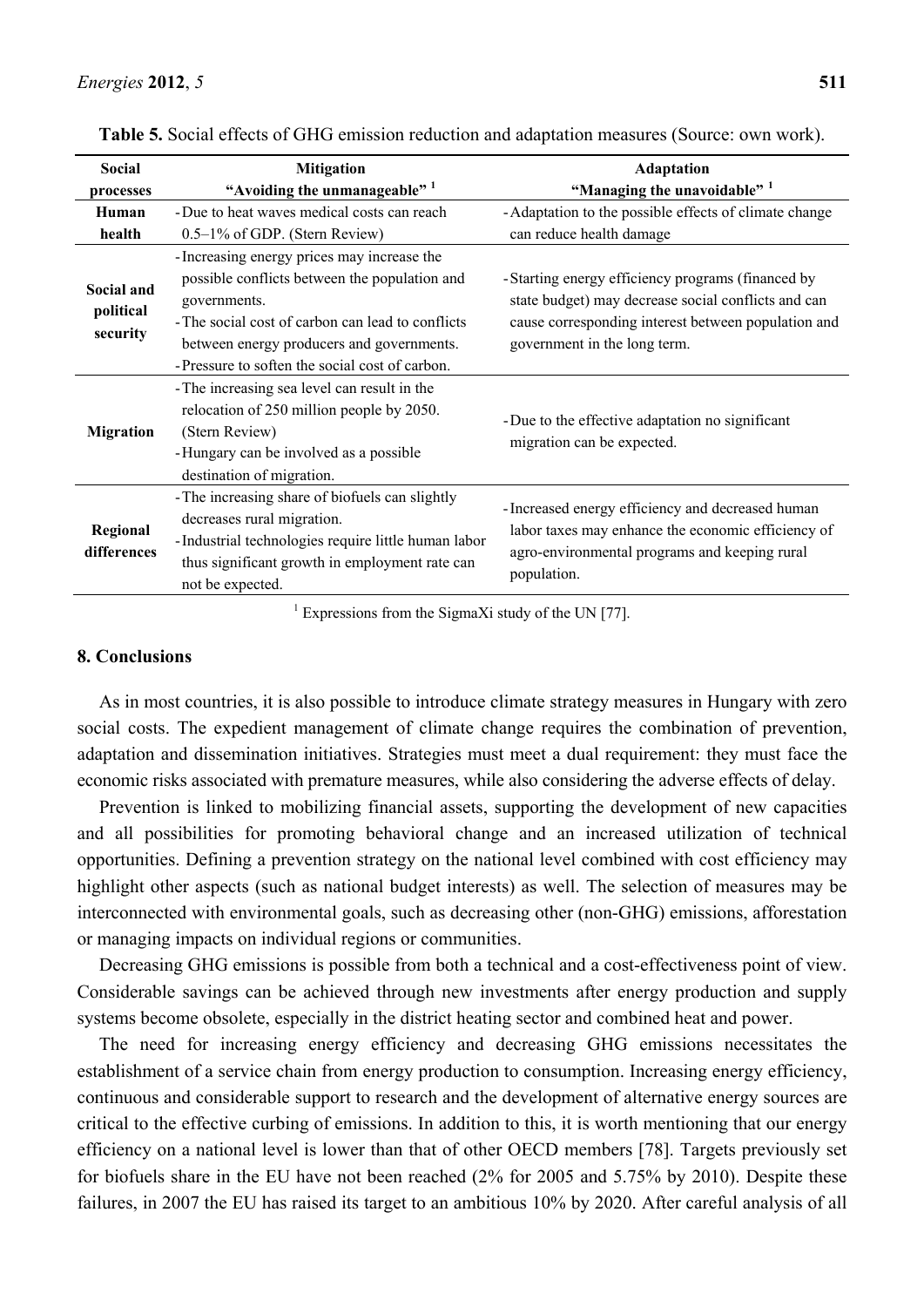the impacts and conditions involved, perhaps it would be beneficial to rethink the approach to a mandatory 10% share by 2020 [79].

Protecting and strengthening carbon sinks is an important and usually cost efficient element of prevention strategies. Although carbon capture through photosynthesis by forest biomass has varying costs, it is competitive with other measures across the board. Direct and indirect benefits of afforestation may offset the associated costs.

We have outlined the situation in Hungary concerning improving energy efficiency, one of the most efficient ways of fighting climate change with regards to both production and consumption. There are great losses and inefficiencies, making it possible to achieve considerable savings in a cost effective manner by increasing efficiency. Solutions that are win-win based on commercial costs are often not implemented because the income level of affected citizens is such that they cannot afford to invest in even the most beneficial solutions (bank loans with state guarantee and other such measures can be proposed in these cases). Energy efficiency could be improved in the coming decades by 10–30% with minimal social costs with the potential being even larger on the long term.

According to our review the importance of regional co-operation can be highlighted as an essential element of Hungary's energy market and security policy. Increasing regional integration is necessary; it can have a positive effect on the security of supply. It strengthens diversity and improves liquidity. Furthermore, it helps to develop access to flexible resources, which are important to maintain system security at minimal cost. Even though the *per-capita* energy consumption of Hungary is below the EU average, our examinations emphasized the fact that there is still energy efficiency potential in different sectors. It is recommended that the progress related to energy efficiency in building stock should be among the most important priorities of decision makers. In addition, it is important to establish stable and appealing conditions related to energy infrastructure investments. Altogether, the more rigorous EU mitigation goal could be advantageous for Hungary, since electricity price increases can be compensated by quota revenues coupled with a drop in the energy consumption of household and the tertiary sectors [52]. This can have a significant impact on job creation due to building renovations.

## **Acknowledgments**

This work is connected to the scientific program of the "Development of quality-oriented and harmonized R+D+I strategy and functional model at BME" project. This project is supported by the New Széchenyi Plan (Project ID: TÁMOP-4.2.1/B-09/1/KMR-2010-0002).

# **References**

- 1. Houghton, J.; Ding, Y.; Griggs, D.; Noguer, M.; van der Linden, P.; Da, X.; Maskell, K.; Johnson, C. *Climate Change 2001: The Scientific Basis*; Cambridge University Press: Cambridge, UK, 2001.
- 2. IPCC. *Intergovernmental Panel on Climate Change, Fourth Assessment Report*; 2007. Available online: http://www.ipcc.ch/publications and data/ar4/syr/en/main.html (accessed on 15 November 2011).
- 3. IPCC. *Intergovernmental Panel on Climate Change, Third Assessment Report*; 2001. Available online: http://www.grida.no/publications/other/ipcc\_tar/ (accessed on 15 November 2011).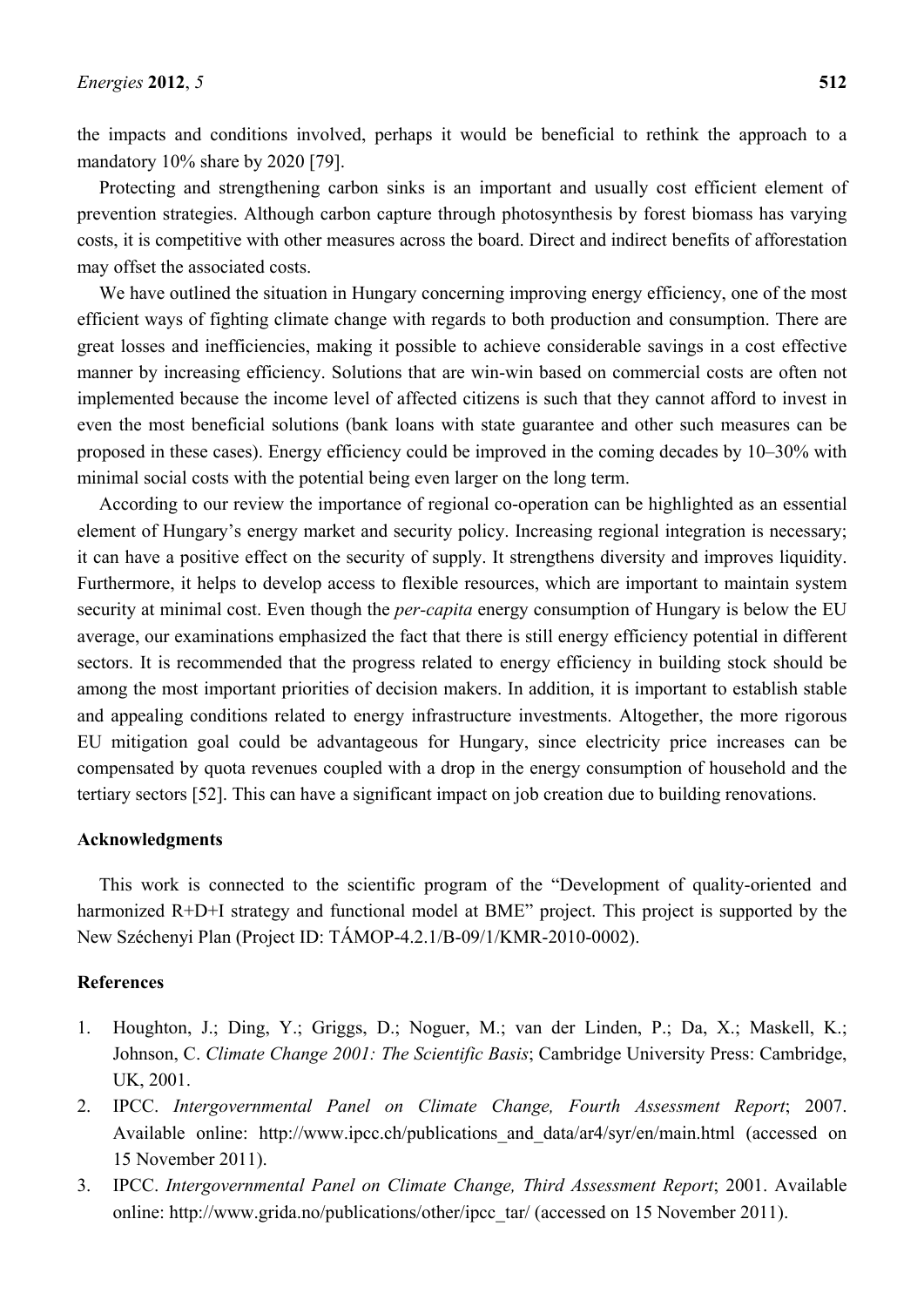- 5. European Commission. *Energy Infrastructure Priorities for 2020 and Beyond—A Blueprint for an Integrated European Energy Network*; European Commission: Brussels, Belgium, November 2010.
- 6. Rogelj, J.; Hare, W.; Lowe, J.; van Vuuren, D.P.; Riahi, K.; Matthews, B.; Hanaoka, T.; Jiang, K.; Meinshausen, M. Emission pathways consistent with a 2 °C global temperature limit. *Nat. Clim. Change* **2011**, *1*, 413–418, doi:10.1038/NCLIMATE1258.
- 7. Leimbach, M.; Bauer, N.; Baumstark, L.; Edenhofer, O. Mitigation costs in a globalized world: Climate policy analysis with REMIND-R. *Environ. Model. Assess.* **2010**, *15*, 155–173, doi:10.1007/s10666-009-9204-8.
- 8. Folster, S.; Nystrom, J. Climate policy to defeat the green paradox. *Ambio* **2010**, *39*, 223–235, doi:10.1007/s13280-010-0030-7.
- 9. Jean-Baptiste, P.; Ducroux, R. Energy policy and climate change. *Energy Policy* **2003**, *31*, 155–166.
- 10. Bassi, A.M. Evaluating the use of an integrated approach to support energy and climate policy formulation and evaluation. *Energies* **2010**, *3*, 1604–1621; doi:10.3390/en3091604.
- 11. Springer, K.J. Global what? Control possibilities of CO<sub>2</sub> and other greenhouse gases. *J. Eng. Gas Turbines Power Trans.* **1991**, *113*, 440–448, doi:10.1115/1.2906250.
- 12. Haugland, T.; Olsen, O.; Roland, K. Stabilizing  $CO<sub>2</sub>$  emissions—Are carbon taxes a viable option. *Energy Policy* **1992**, *20*, 405–419, doi:10.1016/0301-4215(92)90062-7.
- 13. Gupta, J.; Ivanova, A. Global energy efficiency governance in the context of climate politics. *Energy Effic. Spec. Issue* **2009**, *2*, 339–352, doi:10.1007/s12053-008-9036-4.
- 14. Bosetti, V.; Carraro, C.; Massetti, E.; Sgobbi, A.; Tavoni, M. Optimal energy investment and R&D strategies to stabilize atmospheric greenhouse gas concentrations. *Resour. Energy Econ.* **2009**, *31*, 123–137, doi:10.1016/j.reseneeco.2009.01.001.
- 15. Bollen, J.; Hers, S.; van der Zwaan, B. An integrated assessment of climate change, air pollution, and energy security policy. *Energy Policy* **2010**, *38*, 4021–4030, doi:10.1016/j.enpol.2010.03.026.
- 16. Foxon, T.J.; Dodson, J. *Climate Change Mitigation Policy: An Overview of Opportunities and Challenges*; Working Paper, Centre for Climate Change Economics and Policy: Leeds and London, UK, 2010; pp. 231–241; doi:10.1007/978-90-481-8716-4\_12.
- 17. McKillop, A. Climate, energy transition and oil resources. *Energy Environ.* **2011**, *22*, 189–206, doi:10.1260/0958-305X.22.3.189.
- 18. Bessou, C.; Ferchaud, F.; Gabrielle, B.; Mary, B. Biofuels, greenhouse gases and climate change. *Agron. Sustain. Dev.* **2011**, *2*, 356–468, doi:10.1007/978-94-007-0394-0\_20.
- 19. Munasinghe, M. Addressing sustainable development and climate change together using sustainomics. *Wiley Interdiscip. Rev.* **2011**, *2*, 7–18, doi:10.1002/wcc.86.
- 20. Streimikiene, D.; Mikalauskiene, A.; Barakauskaite-Jakubauskiene, N. Sustainability assessment of policy scenarios. *Transf. Bus. Econ.* **2011**, *10*, 168–184.
- 21. Blesl, M.; Kober, T.; Bruchof, D.; Kuder, R. Effects of climate and energy policy related measures and targets on the future structure of the European energy system in 2020 and beyond. *Energy Policy* **2010**, *38*, 6278–6292, doi:10.1016/j.enpol.2010.06.018.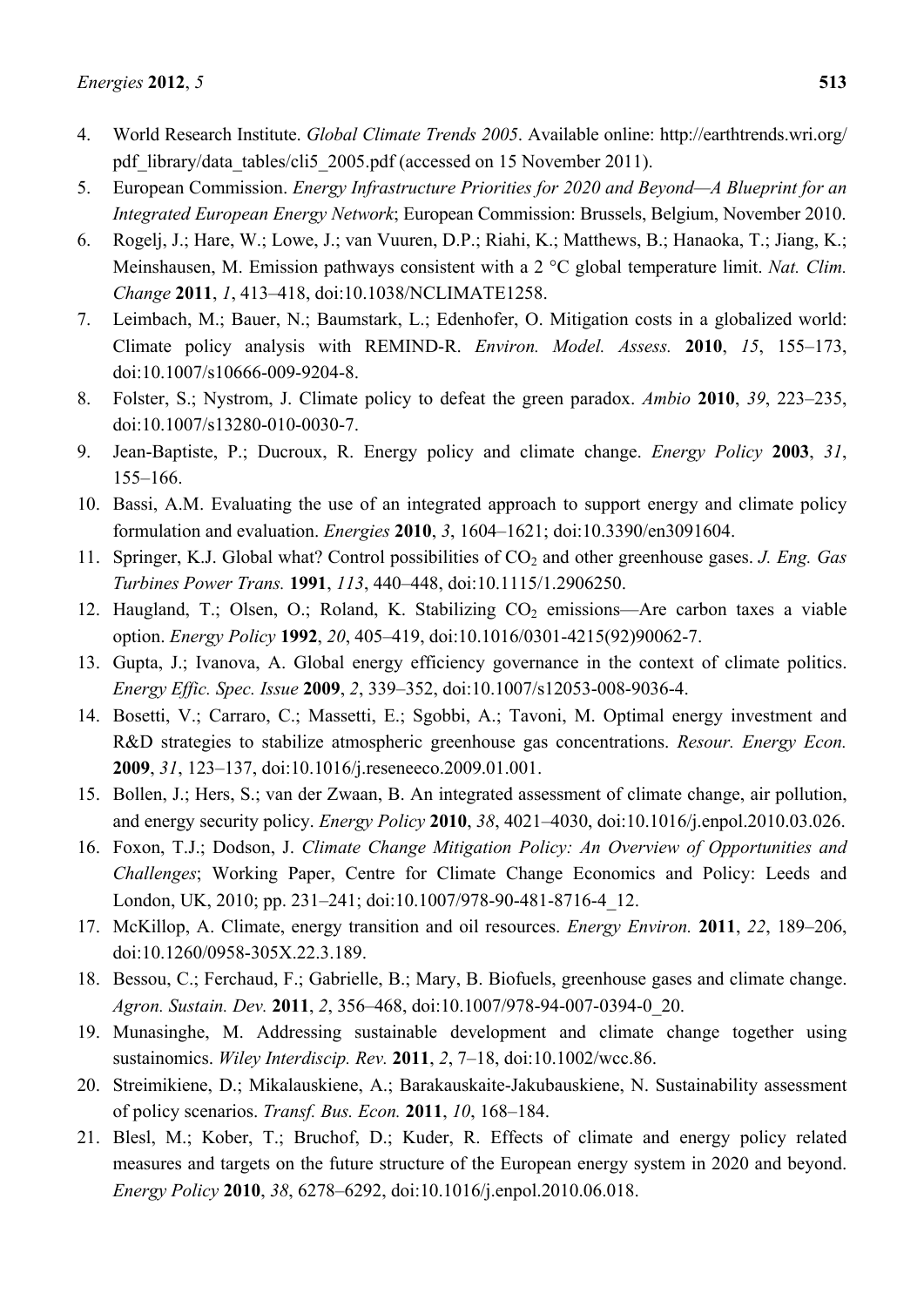- 22. Soderholm, P.; Hildingsson, R.; Johansson, B.; Khan, J.; Wilhelmsson, F. Governing the transition to low-carbon futures: A critical survey of energy scenarios for 2050. *Futures* **2011**, *43*, 1105–1116, doi:10.1016/j.futures.2011.07.009.
- 23. Waldhoff, S.T.; Fawcett, A.A. Can developed economies combat dangerous anthropogenic climate change without near-term reductions from developing economies? *Clim. Change* **2011**, *107*, 635–541, doi:10.1007/s10584-011-0132-7.
- 24. Popp, A.; Dietrich, J.P.; Lotze-Campen, H.; Klein, D.; Bauer, N.; Krause, M.; Beringer, T.; Gerten, D.; Edenhofer, O. The economic potential of bioenergy for climate change mitigation with special attention given to implications for the land system. *Environ. Res. Lett.* **2011**, *6*, doi:10.1088/1748-9326/6/3/034017.
- 25. Knopf, B.; Edenhofer, O.; Flachsland, C.; Kok, M.T.J.; Lotze-Campen, H.; Luderer, G.; Popp, A.; van Vuuren, D.P. Managing the low-carbon transition—from model results to policies. *Energy J.* **2010**, *31*, 223–245.
- 26. Cao, X. Climate change and energy development: Implications for developing countries. *Resour. Policy* **2003**, *29*, 61–67.
- 27. Reid, W.V.; Goldemberg, J. Developing countries are combating climate change. *Energy Policy* **1998**, *26*, 233–237,
- 28. Patlitzianas, K.D.; Kagiannas, A.G.; Askounis, D.T.; Psarras, J. The policy perspective for RES development in the new member states of the EU. *Renew. Energy* **2005**, *30*, 477–492, doi:10.1016/j.renene.2004.07.012.
- 29. Dovi, V.G.; Friedler, F.; Huisingh, D.; Klemeš, J.J. Cleaner energy for sustainable future. *J. Clean. Prod.* **2009**, *17*, 889–895, doi:10.1016/j.jclepro.2009.02.001.
- 30. Tanczos, K.; Torok, A. The linkage between climate change and energy consumption of Hungary in the road transportation sector. *Transport* **2007**, *22*, 134–138.
- 31. Bartholy, J.; Radics, K.; Bohoczky, F. Present state of wind energy utilisation in Hungary: Policy, wind climate, and modelling studies. *Renew. Sustain. Energy Rev.* **2003**, *7*, 175–186, doi:10.1016/S1364-0321(03)00003-0.
- 32. Jolankai, M.; Csete, L. Sustainable Agriculture—A Key to Less Pollution*.* In *Proceedings of the International Conference on Environmental Pollution*, London, UK, 1996; pp. 85–91; ISBN 0 9521673 3 6.
- 33. Chandler, W.; Kolar, S.; Gheorghe, A.; Sitnicki, S. Climate change and energy-policy in Eastern-Europe: 2 scenarios for the future. *Energy* **1991**, *16*, 1423–1435, doi:10.1016/0360- 5442(91)90012-B.
- 34. Kowalik, P.J.; Scalenghe, R. Water Need of Energy Crops—One of the Environmental Problems of Poland. In *Environmental Engineering III*; Pawlowski, L., Dudzinska, M.R., Pawlowski, A., Eds.; CRC Press: Boca Raton, FL, USA, 2010; pp. 473–477, doi:10.1201/b10566-75.
- 35. Pettersson, F. Carbon pricing and the diffusion of renewable power generation in Eastern Europe: A linear programming approach. *Energy Policy* **2007**, *35*, 2412–2425, doi:10.1016/j.enpol.2006.08.013.
- 36. Von Hirschhausen, C.; Opitz, P. *Power Utility Re-Regulation in East European and Cis Transformation Countries (1990–1999): An Institutional Interpretation*; Harvard Electricity Policy Group, Harvard University: Cambridge, MA, USA, 2001.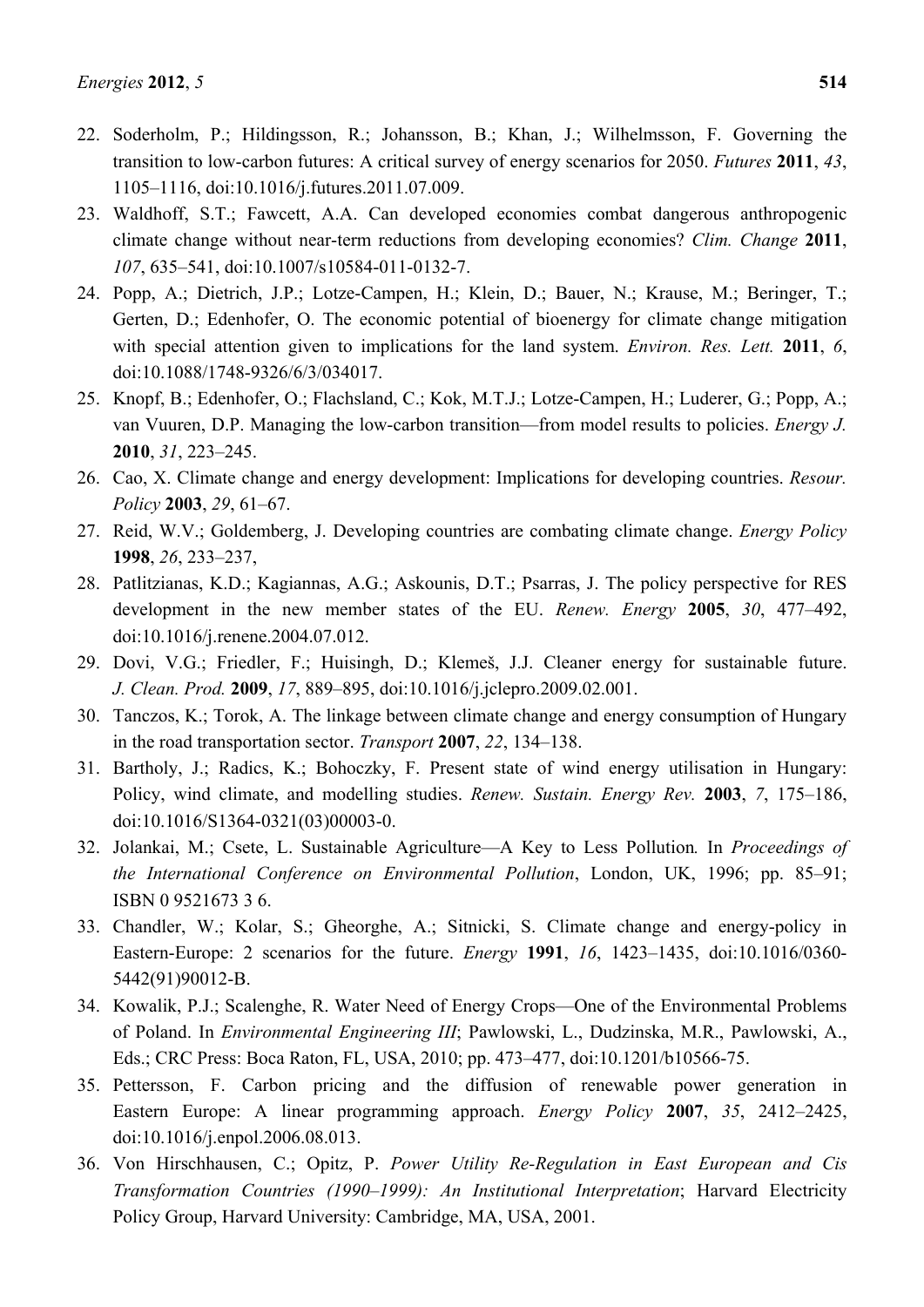- 37. Parkinson, S.; Begg, K.; Bailey, P.; Jackson, T. Accounting for flexibility against uncertain baselines: Lessons from case studies in the eastern European energy sector. *Clim. Policy* **2001**, *1*, 55–73, doi:10.3763/cpol.2001.0106.
- 38. Farago, T.; Lang, I.; Csete, L. *VAHAVA Report: Climate Change and Hungary: Mitigating the Hazard and Preparing for the Impacts*; VAHAVA: Budapest, Hungary, 2010; p. 124.
- 39. Hungarian Ministry for Environment and Water. *National Climate Change Strategy 2008–2025*; 2007; p.114. Available online: http://klima.kvvm.hu/documents/14/National\_Climate\_Change\_ Strategy of Hungary 2008.pdf (accessed on 30 November 2011).
- 40. Laukonnen, J.; Blanco, P.K.; Lenhart, J.; Keiner, M.; Carvic, B.; Kinuthia-Njenga, C. Combining climate change adaptation and mitigation measures at the local level. *Habitat Int.* **2009**, *33*, 287–292.
- 41. Csete, M. The Synergistic Effects of Adaptation to Climate Change on Local, Subregional Level. In *Proceedings of the Global Conference on Global Warming*, Istanbul, Turkey, 6–10 July 2008; pp. 1244–1249; ISBN 978-605-89885-0-7.
- 42. National Strategy for Sustainable Development, National Development Agency, Ministry of Environment and Water, 2007; p. 63. Available online: http://www.nfft.hu/dynamic/national\_ sustainable\_development\_strategy.pdf (accessed on 30 November 2011).
- 43. Csete, M.; Szendro, G. Implementation of Local Sustainability with Regard to Climate Change— Hungarian Case Study. In *Proceedings of the 17th International Sustainable Development Research Conference*, New York, USA, 8–10 May 2011; pp. 83–85.
- 44. Energy Policies of IEA Countries—Hungary, 2011; p. 146, ISBN: 978-92-64-09820-6.
- 45. The European Environment—State and Outlook. 2010: Synthesis State of the Environment Report No 1/2010 EEA; European Environment Agency: Copenhagen, Denmark, 29 November 2010.
- 46. *National Energy Strategy 2030, Hungary*; Ministry of National Development, Hungarian Government: Budapest, Hungary, 2011; p. 132 (in Hungarian).
- 47. European Commission. *Energy Infrastructure Priorities for 2020 and Beyond—A Blueprint for an Integrated European Energy Network*; European Commission: Brussels, Belgium, 2010.
- 48. Kats, G.H. Energy options for Hungary a model for Eastern Europe. *Energy Policy* **1991**, *19*, 855–868.
- 49. Lang, I.; Harnos, Z.S.; Csete, L.; Kralovanszky, U.P.; Tokes, O. *A Biomassza Hasznosításának Lehetőségei (Opportunities in Biomass Utilization)*, 1st ed.; Mezőgazdasági Kiadó: Budapest, Hungary, 1985.
- 50. United Nations Framework Convention on Climate Change (UNFCCC). *Report of the Centralized in-Depth Review of the Fourth National Communication of Hungary*; UNFCCC: Budapest, Hungary, 2006.
- 51. United Nations Framework Convention on Climate Change (UNFCCC). *Summary of GHG Emissions for Hungary*; 2008. Available online: http://unfccc.int/files/ghg\_emissions\_data/ application/pdf/hun\_ghg\_profile.pdf (accessed on 30 November 2011).
- 52. Hungarian GHG Inventory. In *Impact Assessment of Increasing the 20% Greenhouse Gas Reduction Target of the EU for Hungary*; Executive Summary; Regional Centre for Energy Policy Research, Hungary, 2011.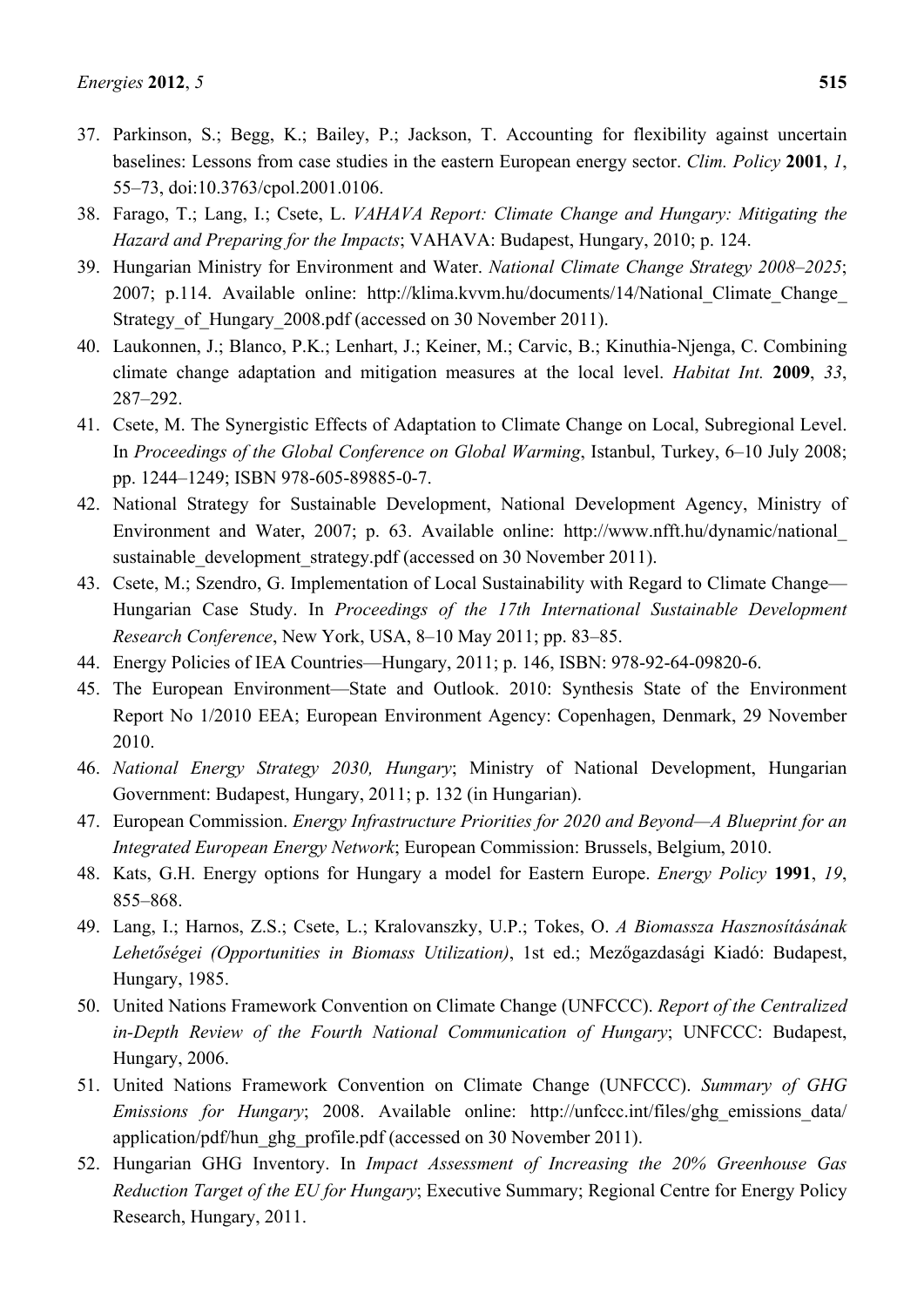- 53. Fur, A.; Csete, M. Modeling methodologies of synergic effects related to climate change and sustainable energy management. *Period Polytech. Soc. Manag. Sci.* **2010**, *18*, 11–19.
- 54. Szendro, G. Congestion charging in Budapest—A comparison with existing systems. *Transp. Eng. Period Polytech.* **2012**, in press.
- 55. Szendro, G. Sustainable biofuels in Hungary and Europe—Self-defeating incentives? *Gazdálkodás Sci. J. Agric. Econ.* **2010**, *54*, 71–78.
- 56. Gyulai, I. *A Biomassza-Dilemma (The Biomass Dilemma)*; Magyar Természetvédők Szövetsége: Budapest, Hungary, 2006; pp. 41–43, ISBN-10: 963-86870-8-8.
- 57. Bai, A.; Lakner, Z.; Marosvölgyi B.; Nábrádi, A. *A Biomassza Felhasználása (Utilization of Biomass)*; Szaktudás Kiadóház: Budapest, Hungary, 2002; p. 140; ISBN: 963 9422 460.
- 58. *NEGAJOULE2020: Energy Efficiency Potential of Hungarian Residential Buildings*; Energiaklub Climate Policy Institute and Applied Communications: Budapest, Hungary, 2011.
- 59. Novikova, A.; Ürge-Vorsatz, D. *Carbon Dioxide Mitigation Potential in the Hungarian Residential Sector*; Report on Behalf of the Ministry of Environment and Water of the Republic of Hungary; CEU-3CSEP: Budapest, Hungary, 2007. Available online: http://3csep.ceu.hu/sites/Default/ files/field\_attachment/project/node-2059/reporthungarianresidentialco2mitigationpotential.pdf (accessed on 15 November 2011).
- 60. Stróbl, A. Energiastratégia Gondolatok a Nemzeti Energiastratégiáról (Reflections about the National Energy Strategy). *Energiagazdálkodás* **2011**, *52*, 11–15.
- 61. Glatz, F. *Új vidékpolitika (New Rural Development Policy)*, 1st ed.; MTA Társadalomkutató Központ: Budapest, Hungary, 2008; p. 270.
- 62. Csete, M. A Fenntarthatóság Kistérségi Vizsgálata (The Micro-Regional Analysis of Sustainability). Ph.D. Dissertation, Budapest University of Technology and Economics, Budapest, Hungary, 2008; p. 165.
- 63. Csete, L.; Lang, I. *A Vidék Fenntartható Fejlődése. A Vidék Fenntarthatósága—Hétköznapi Megítélésben (Sustainable Development of the Countryside. Rural Sustainability—From an Everyday Perspective)*; MTA Történettudományi Intézet—MTA Társadalomkutató Központ: Budapest, Hungary, 2009; p. 312.
- 64. Lang, I.; Csete, L.; Harnos, Z.S. *A Magyar Mezőgazdaság Agroökológiai Potenciálja az Ezredfordulón (The Agroecological Potential of the Hungarian Agriculture)*, 1st ed.; Mezőgazdasági Kiadó: Budapest, Hungary, 1983; p. 265.
- 65. *National Rural Strategy 2020*; Ministry of National Development: Budapest, Hungary, 2011 (in Hungarian).
- 66. Szlavik, J.; Csete, M. Sustainable countryside and competitiveness. *Gazdálkodás Sci. J. Agric. Econ.* **2005**, *49*, 19–27.
- 67. Branner, F.; Csete, M. Evaluation of the Sustainability of Settlements. *Period Polytech. Soc. Manag. Sci.* **2005**, *13*, 215–225.
- 68. Neass, L.O.; Norland, I.T.; Lafferty, W.M.; Aall, C. Data and processes linking vulnerability assessment to adaptation decision-making on climate change in Norway. *Glob. Environ. Change*  **2006**, *16*, 221–233.